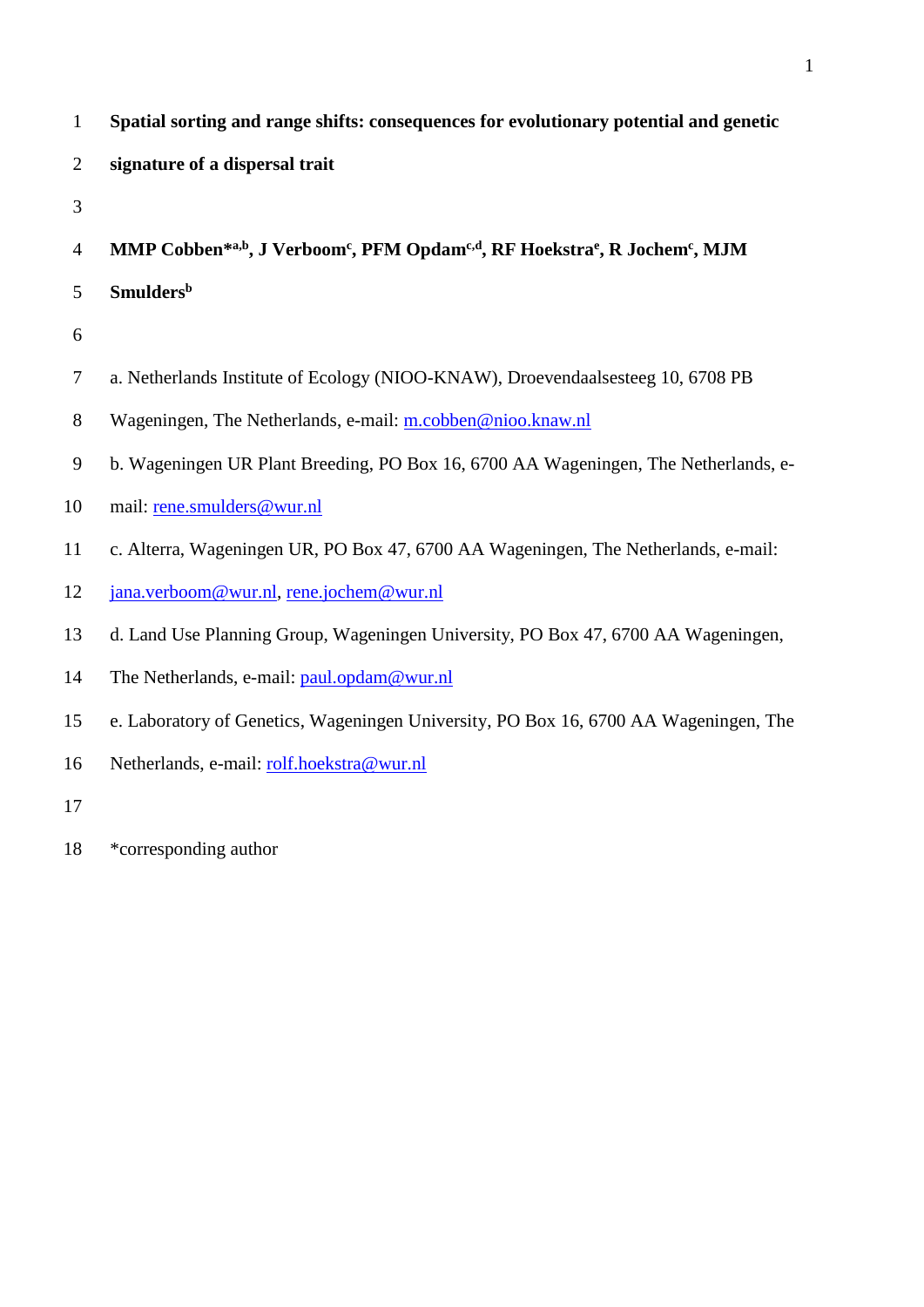## **Abstract**

 Species are shifting their ranges under climate change, with genetic and evolutionary consequences. As a result, the spatial distribution of genetic diversity in a species' range can show a signature of range expansion. This genetic signature takes time to decay after the range stops expanding and it is important to take that lag time into account when interpreting contemporary spatial patterns of genetic diversity. In addition, the return to spatial equilibrium on an ecologically relevant timescale will depend on migration of genetic diversity across the species' range. However, during a range shift alleles may go extinct at the retracting range margin due to spatial sorting. Here we studied the spatial pattern of genotypes that differ in dispersal rate across the species range before, during and after a range shift, assessed the effect of range retraction on this pattern, and quantified the duration of the ephemeral genetic signature of range expansion for this trait. We performed simulation experiments with an individual-based metapopulation model under several contemporary climate change scenarios. The results show an increase of the number of individuals with high dispersal rate. If the temperature increased long enough the allele coding for low dispersal rate would go extinct. The duration of the genetic signature of range expansion after stabilisation of the species' distribution lasted up to 1200 generations after a temperature increase for 60 years at the contemporary rate. This depended on the total displacement of the climate optimum, as the product of the rate of temperature increase and its duration. So genetic data collected in the field do not necessarily reflect current selection pressures but can be affected by historic changes in species distribution, long after the establishment of the current species' range. Return to equilibrium patterns may be hampered by loss of evolutionary potential during range shift.

**Keywords:** Metapopulation; individual-based model; climate change;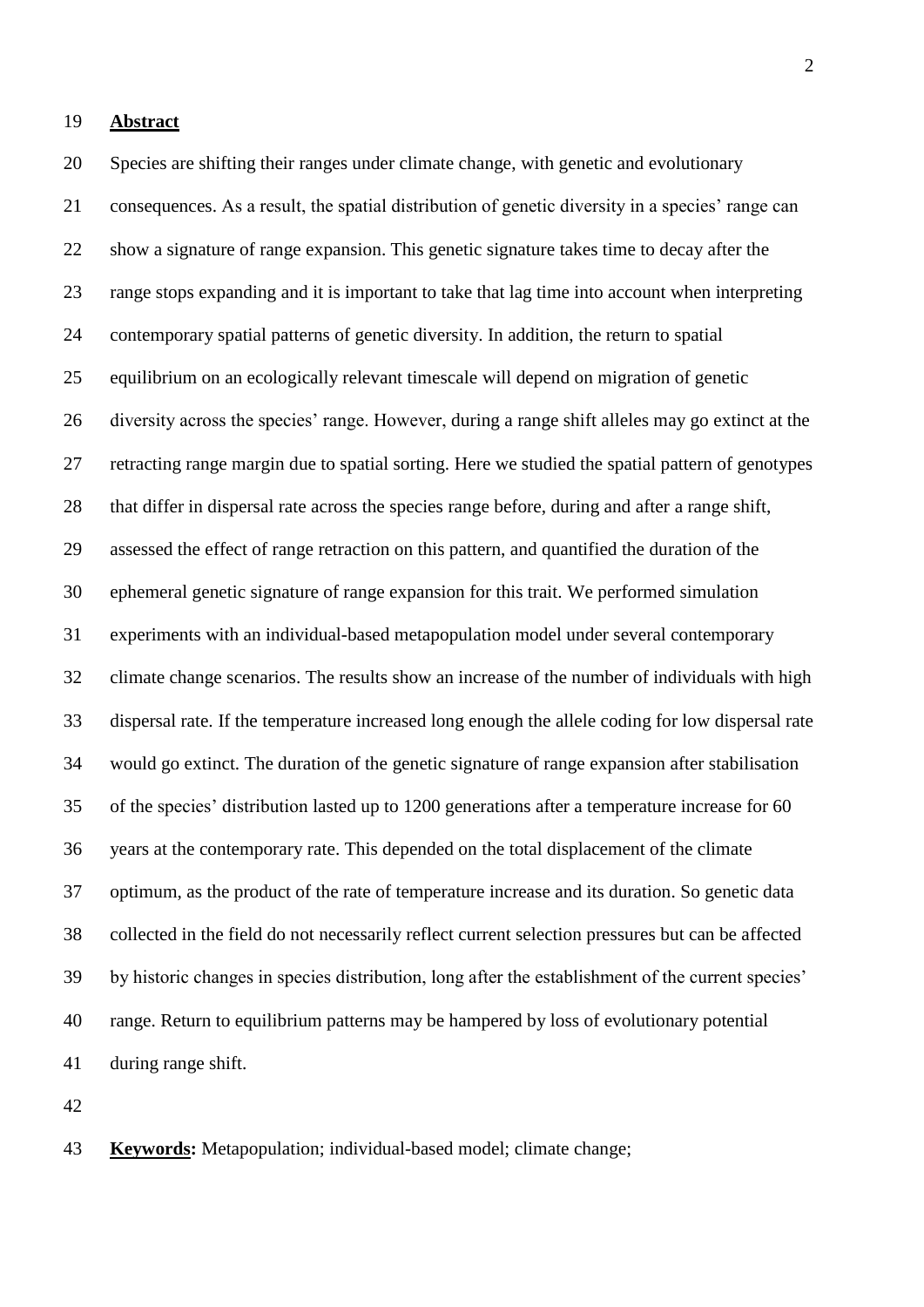#### **Introduction**

 Species are shifting their ranges under climate change [\(Chen et al., 2011;](#page-16-0) [Parmesan and Yohe,](#page-20-0)  [2003\)](#page-20-0), which has genetic and evolutionary consequences [\(Excoffier et al., 2009;](#page-17-0) [Kubisch et](#page-19-0)  [al., 2014;](#page-19-0) [Parmesan, 2006\)](#page-20-1). The genetic diversity present at the expanding range margin is smeared across the landscape on the expansion wave [\(Excoffier and Ray, 2008\)](#page-17-1). This is the case for neutral as well as adaptive genetic variation [\(Cobben et al., 2012a;](#page-16-1) [Cobben et al.,](#page-17-2)  [2011;](#page-17-2) [Edmonds et al., 2004;](#page-17-3) [Hewitt, 1996;](#page-18-0) [Ibrahim et al., 1996;](#page-18-1) [Klopfstein et al., 2006;](#page-19-1) [Travis](#page-22-0)  [et al., 2010;](#page-22-0) [Travis et al., 2007\)](#page-22-1). Under these conditions, the genetic configuration of the newly colonised populations is largely the result of the demographic process under range expansion, and not of selection [\(Travis et al., 2007\)](#page-22-1), although some traits are selected for under range expansion, particularly the ability to disperse and traits related to population growth rate [\(Hill et al., 2011;](#page-18-2) [Moreau et al., 2011;](#page-20-2) [Phillips et al., 2010\)](#page-21-0).

 With regard to the ability to disperse, both theoretical and empirical studies report an increased dispersal capacity as a result of spatial sorting under range expansions (e.g. [Burton](#page-16-2)  [et al., 2010;](#page-16-2) [Phillips et al., 2006;](#page-21-1) [Thomas et al., 2001;](#page-22-2) [Travis and Dytham, 2002;](#page-22-3) [Travis et al.,](#page-22-4)  [2013\)](#page-22-4). Good dispersers gather at the range margin and from there they colonise new territory, while the poor dispersers lag behind. This eventually leads to a spatial gradient in dispersal capacity across the species' range, which can be regarded as a genetic signature of range expansion [\(Phillips et al., 2010\)](#page-21-0). After the range stops expanding, it takes time for such a genetic signature of range expansion to decay, especially when the variation for these traits needs to migrate from the centre of the range or to develop through *de novo* mutations [\(Dytham et al., 2014;](#page-17-4) [Phillips et al., 2010\)](#page-21-0). During that time period populations are in spatial disequilibrium as a result of the past range expansion. In a time when many investigators are gathering genetic data from natural populations to study selection pressures and micro-evolution, accounting for different explanations of genetic make-up is crucial [\(Currat et al.,](#page-17-5)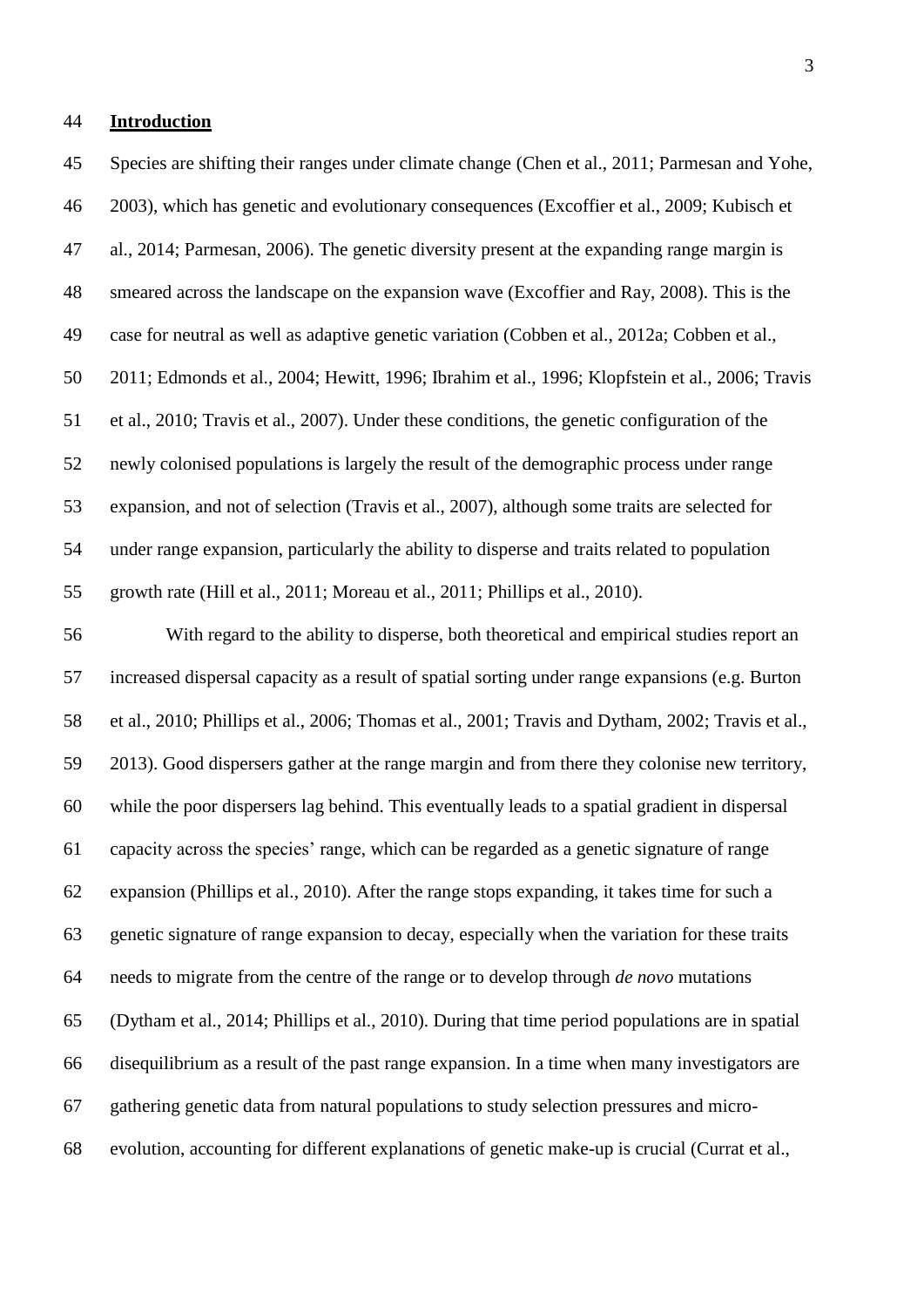[2006;](#page-17-5) [Ray and Excoffier, 2009\)](#page-21-2). Investigating the genetic signature of range expansion is therefore of importance for the interpretation of contemporary spatial patterns in genetic diversity.

 Particularly for a dispersal trait, it can be expected that the decay of this genetic signature of range expansion may take a long time: after the range expansion stops the net effect of selection will be for lower dispersal capacity, yet low dispersal genotypes are by definition slow dispersers. [Kubisch et al. \(2010\)](#page-19-2) showed that the establishment of genotypes with low dispersal rates after range expansion is the result of the migration of variation, and does not involve the establishment of new, beneficial mutations. In their study we see a slow return to equilibrium dispersal rate values at the expanding range margin after range expansion, but this result is not specifically quantified or discussed. In contrast, [Henry et al.](#page-18-3)  (2014) claimed a fast return to equilibrium values after range expansion, resulting from selection for beneficial mutations. In a mechanistically more realistic model, [Dytham et al.](#page-17-4)  (2014) showed that the state of spatial disequilibrium can last for a substantial time period after the range expansion. In addition, they observed that the speed of range expansion depends on selection for existing variation rather than for new variation due to mutations, even under a high mutation rate [\(Dytham et al., 2014\)](#page-17-4). This is in line with theory and empirical data on micro-evolution, in which evolutionary changes that are relevant at ecological timescales depend on changes in allele frequencies rather than on new mutations. However, none of the above studies have explicitly discussed or tried to quantify the time period during which populations are in spatial disequilibrium.

 Under a climate change scenario with continued temperature increase, many species' ranges are expected to retract at the margin with the deteriorating thermal conditions, resulting in a range shift rather than a range expansion [\(Gillings et al., 2015;](#page-18-4) [Thomas et al.,](#page-22-5)  [2006\)](#page-22-5). This means that slow dispersers might be lost as a result of spatial sorting and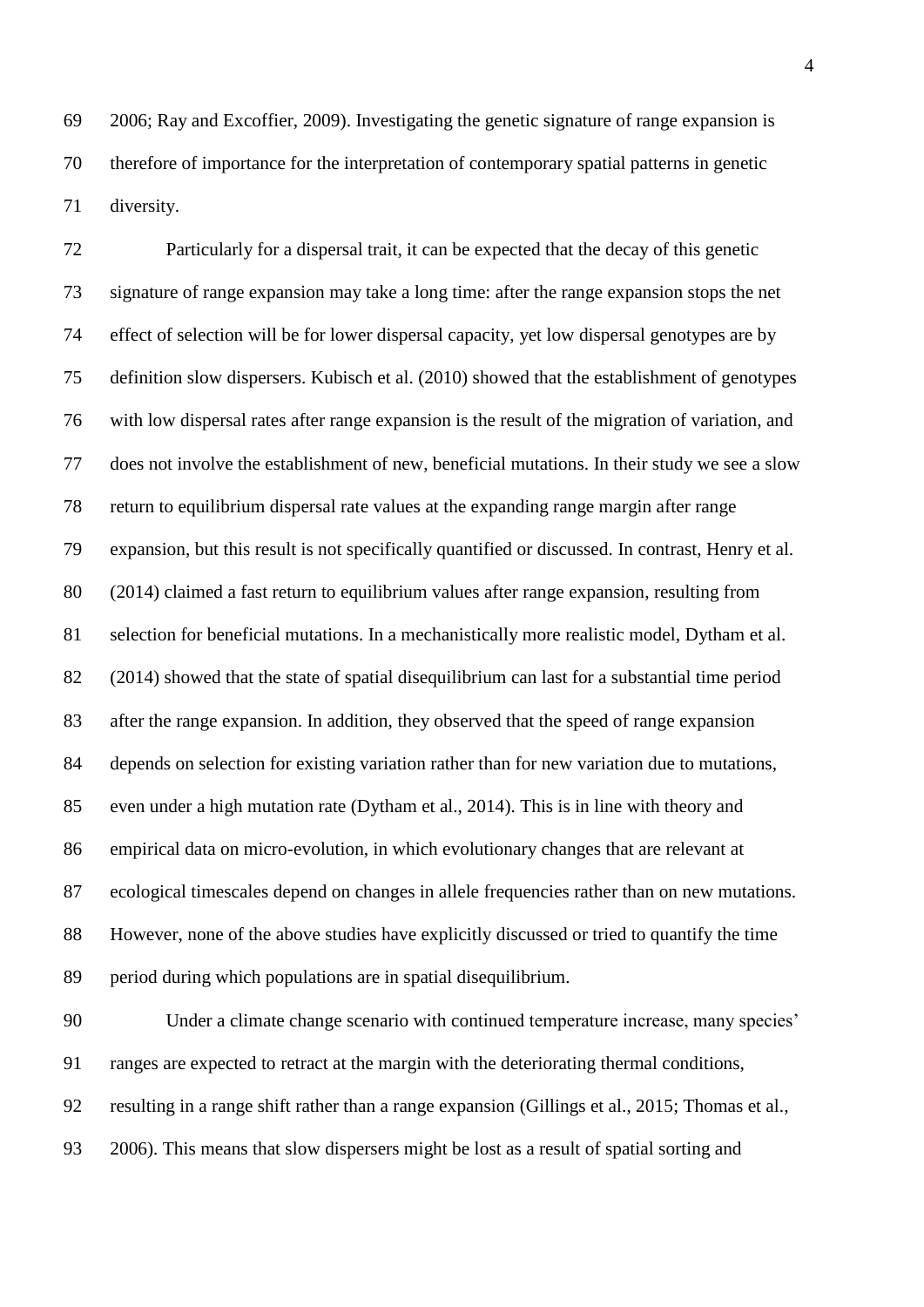subsequent extinction of populations at the retracting margin [\(Cobben et al., 2012a;](#page-16-1) [Cobben et](#page-17-2)  [al., 2011\)](#page-17-2), while return to equilibrium values after range expansion likely depends on such existing genetic diversity as argued above [\(Dytham et al., 2014;](#page-17-4) [Kubisch et al., 2010\)](#page-19-2). Many studies have reported increased dispersal under range expansion (e.g. [Burton et al., 2010;](#page-16-2) [Phillips et al., 2006;](#page-21-1) [Thomas et al., 2001;](#page-22-2) [Travis and Dytham, 2002;](#page-22-3) [Travis et al., 2013\)](#page-22-4), but little attention has been given to the consequences of a retracting range margin for dispersal 100 traits [\(but see Henry et al., 2014\)](#page-18-3).

 In this paper we investigated how range shifts affect the distribution of different genotypes coding for low, medium and high rates of dispersal across the species range. In addition, we studied the duration of the ephemeral genetic signature of range expansion. For 104 both, we used a mechanistically realistic model of a range shifting species under climate change. We simulated a period of temperature increase in several scenarios, during and after which we registered the distribution of the different dispersal rate genotypes in the landscape up until 5000 years after model initialisation. To warrant sufficient variation in the existing genetic diversity under stationary conditions, we employed diploid inheritance, fragmented habitat and temperature variability. The genetic architecture was designed to get a clear signature of spatial sorting as well as distinct differences between phenotypes.

#### **Methods**

 We used a spatially explicit, individual-based simulation model of a sexually reproducing species with overlapping generations. The model is called METAPHOR [\(Verboom et al.,](#page-22-6)  [2001;](#page-22-6) [Vos et al., 2001\)](#page-22-7) and has previously been extended to allow for stochastic temperature increase [\(Schippers et al., 2011\)](#page-21-3) and with a genetic module for neutral [\(Cobben et al., 2012b;](#page-17-6) [Cobben et al., 2011\)](#page-17-2) and adaptive traits [\(Cobben et al., 2012a\)](#page-16-1). It was parameterised based on empirical data for the middle spotted woodpecker (*Dendrocopus medius*), a woodland bird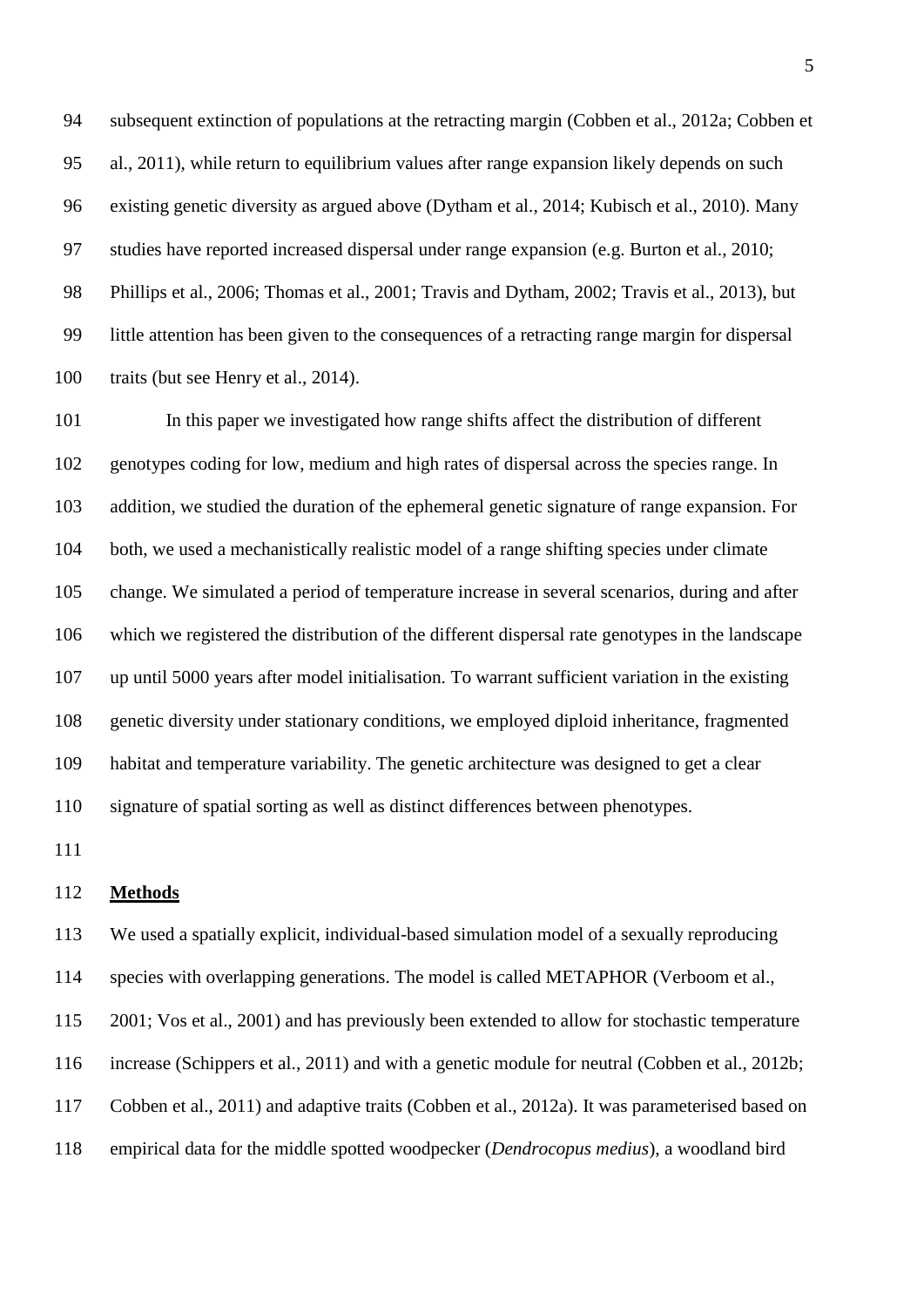[\(Hagemeijer and Blair, 1997;](#page-18-5) [Kosenko and Kaigorodova, 2001;](#page-19-3) [Kosinski and Ksit, 2006;](#page-19-4) [Kosinski et al., 2004;](#page-19-5) [Michalek and Winkler, 2001;](#page-20-3) [Pasinelli, 2000;](#page-20-4) [Pettersson, 1985\)](#page-21-4). Table 1 gives an overview of the parameters used. For the current study we allowed the dispersal rate to be adaptive and investigated the spatial distribution of the allele frequencies at the dispersal 123 gene during and after range shift. Landscape The landscape was 15 km wide (horizontal axis) by 2000 km long (vertical axis). In horizontal direction the borders were merged, creating a (vertical) tube. The landscape contained 3000 randomly distributed habitat patches, equalling a total of 5% habitat area. In vertical direction, a Gaussian temperature curve was shifting across the landscape at various speeds, and with a standard deviation of 140 km (see Appendix A). This temperature was used to determine the local habitat quality and each row in the landscape was as such characterised by a time-specific habitat quality *q* [0..1], being 1 at the peak of the distribution and 0 outside the curve area. We used three temperature increase scenarios, based on work by 134 the [IPCC \(2013\),](#page-18-6) of a respective temperature increase of  $1^{\circ}$ C,  $2^{\circ}$ C and  $4^{\circ}$ C by the year 2100, resulting in equivalent isocline shift rates of 2, 4 and 8 km per year, respectively (see Appendix A).

#### Population demography

 The patches in the landscape were inhabited by individuals that were characterised by their sex, and their dispersal alleles (see below under Genetics). The yearly life cycle consisted of recruitment, dispersal, and survival, in this order. Per patch, in each year, the number of offspring per unique pair of individuals of opposite sex was dependent on local habitat quality *q* and population density *d*, following: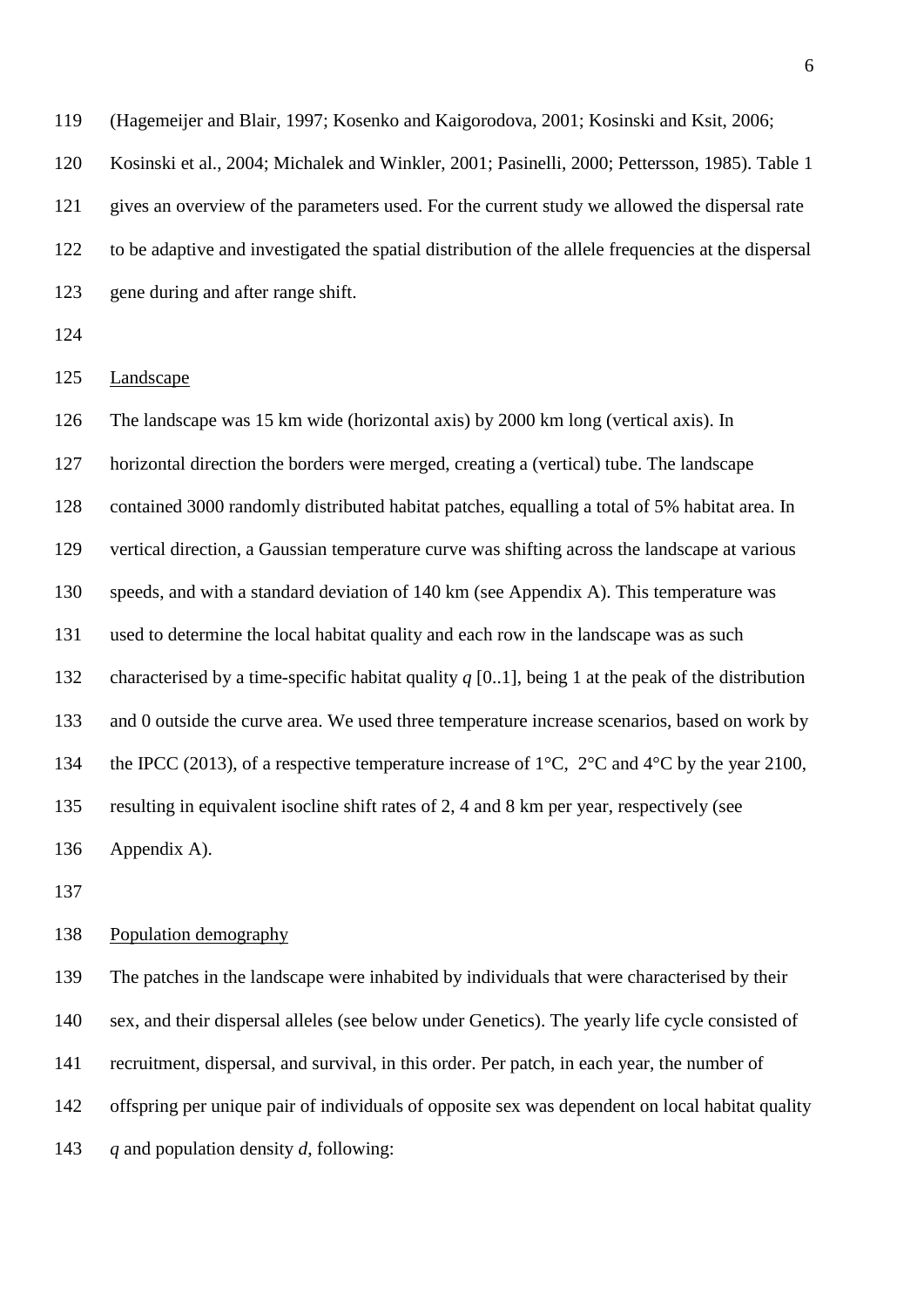144 
$$
R = R_{d0q1} * \left(1 - \left(1 - \frac{R_{d0q0}}{R_{d0q1}}\right) * (1 - q)\right) * \left(1 - \left(1 - \frac{R_{d1q1}}{R_{d0q1}}\right) * d\right)
$$

145 with  $R_{d0q1}$  is the number of offspring at  $d = 0$  and  $q = 1$ , and similar for  $R_{d0q0}$  and  $R_{d1q1}$ . The individual dispersal rate depended on its diploid genotype and can be low (zero), medium (0.1) or high (0.2), indicating its yearly dispersal probability. Upon dispersal, individuals could leave their patch in every direction in a straight line, and were then assigned to the first patch they encountered within their maximum dispersal distance of 15 km. The individual survival probability depended on population density *d* and habitat quality *q*.

151 
$$
s = s_{d0q1} * \left(1 - \left(1 - \frac{s_{d0q0}}{s_{d0q1}}\right) * q\right) * \left(1 - \left(1 - \frac{s_{d1q1}}{s_{d0q1}}\right) * (1 - d)\right)
$$

152 with  $s_{d0q1}$  is survival rate at  $d = 0$  and  $q = 1$ , and similar for  $s_{d0q0}$  and  $s_{d1q1}$ .

## Genetics

 There were two alleles at the dispersal locus. Allele A signified zero dispersal rate and allele B coded for 0.2 dispersal rate (i.e. there was a 20 percent chance that an individual left the habitat patch in which it was born). The individuals were diploid and the alleles codominant. The actual probability of dispersal was calculated as the arithmetic mean of the alleles that they had randomly inherited from each parent: genotype AA is a dispersal rate of 0, AB is 0.1 dispersal rate and BB is a dispersal rate of 0.2. Pilot runs included additional alleles 1. with higher dispersal rates, but these were never maintained beyond model initiation, and 2. with finer-scaled rates, many of which were lost in more or less random patterns, and thus blurring 163 the signal of spatial sorting. Each allele could mutate at a rate of  $10^{-6}$  (Nachman and Crowell, [2000\)](#page-20-5) to the other allele. Evolution in this genetic model thus depended mostly on standing genetic variation, but had clear differences between phenotypes, while the codominance allowed the spread of the A allele in AB individuals [\(Bell and Aguirre, 2013;](#page-16-3) [Schluter and](#page-21-5)  [Conte, 2009;](#page-21-5) [Van Belleghem et al., 2014\)](#page-22-8).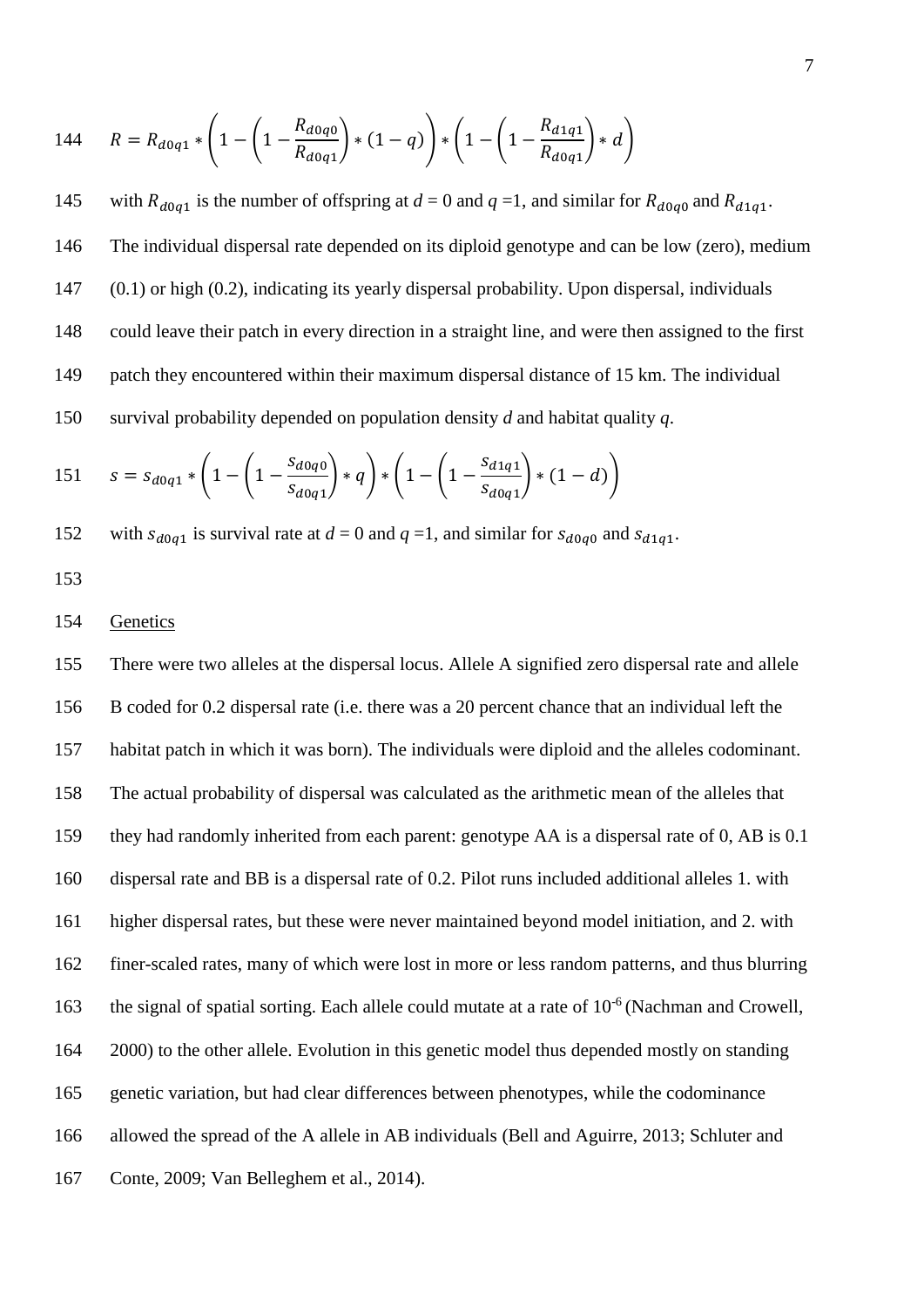#### Simulation experiments

 At initialisation of the model, all habitat patches were filled with 10 adult individuals, equalling half the carrying capacity *K*. Each individual was randomly given two dispersal alleles. The temperature optimum *Yopt* was initialised at 400 km from the southern landscape edge. After initialisation the model was run for 500 generations, equalling 500 years, to establish equilibrium population demography and dispersal rate values. After this burn-in period we applied the stochastic temperature increase for 500 years at three isocline speeds of 176 2 km yr<sup>-1</sup>, 4 km yr<sup>-1</sup> and 8 km yr<sup>-1</sup>. In a second experiment we used the same three different isocline shift rates, but combined with three time periods of temperature increase each, and monitored the population establishment and the distribution of genotypes for 5000 years afterwards (see Table 2). We performed 10 replicate simulations for both experiments. Additional control simulations included different standard deviations of the mean speed of the 181 temperature curve of zero and 280 kilometres, and a different mutation rate of  $10^{-6}$ .

Analysis

 We summed the average number of genotypes over 10 replicate simulations in landscape blocks of 50 km in vertical direction. The equilibrium genotype distribution was defined as the average number of individuals of each genotype in each 50 km-block across all replicates of all simulations in year 500 (the year in which we start the temperature increase, so after the burn-in phase and prior to any disturbances). To quantify the deviation from the equilibrium range size and location after the stabilisation of the temperature (*Deviation I*), we calculated in each year and each 50 km-block the sum of the absolute differences in total number of individuals, corrected for the location of the climate optimum (which is moving during the period of temperature increase). Similarly, to quantify the deviation from the equilibrium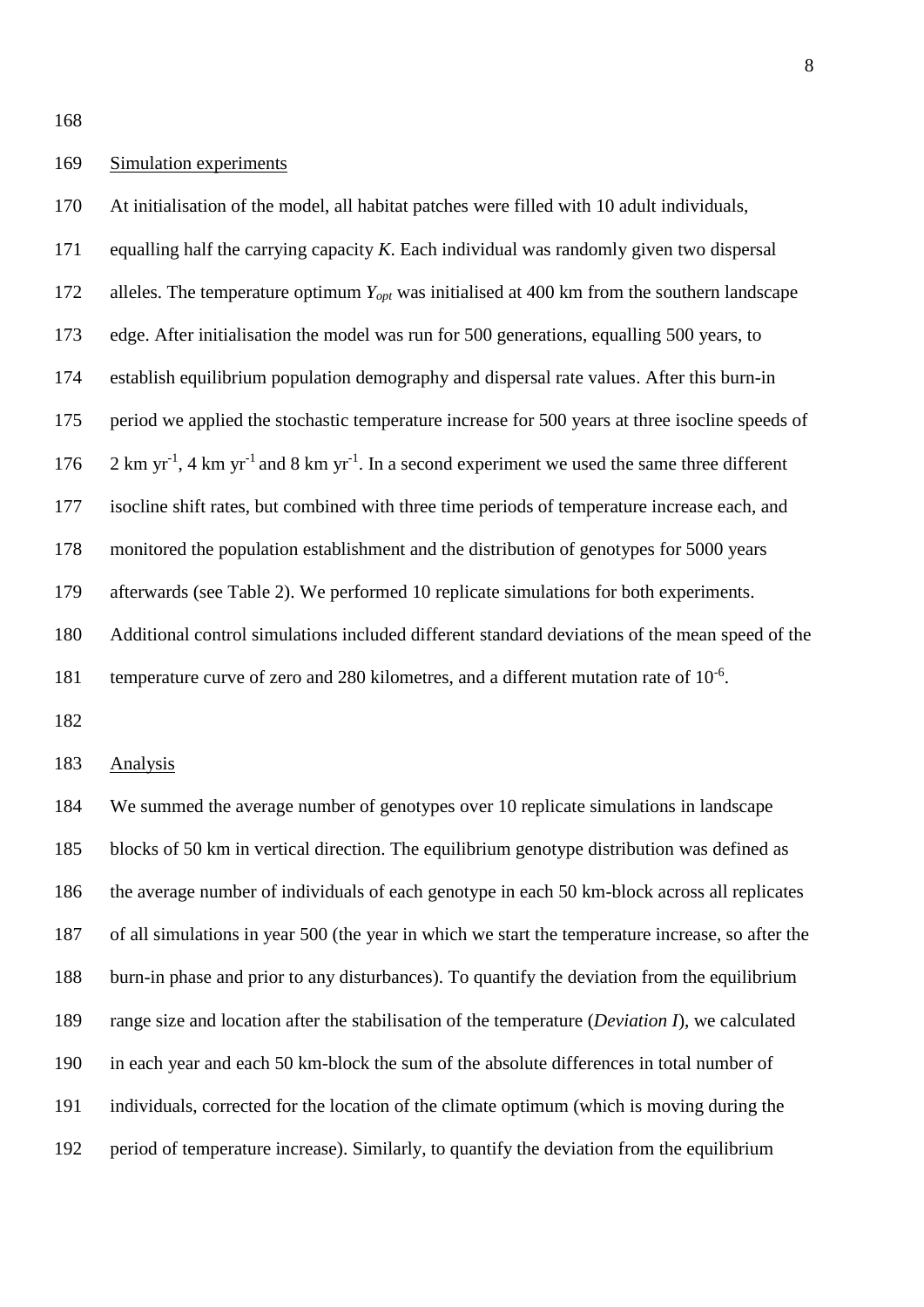genotype distribution after the stabilisation of the temperature, we calculated in each year and each 50 km-block the sum of the absolute differences in individual numbers of each of the different genotypes, corrected for the location of the climate optimum (*Deviation II*).

196 Deviation I, 
$$
t = \sum_{i=1}^{15} (|\sum_{x=1}^{3} (Nx_{i,t=0}) - \sum_{x=1}^{3} (Nx_{i,t})|)
$$

197 Deviation II, 
$$
t = \sum_{X=1}^{3} (\sum_{i=1}^{15} (|Nx_{i,t=0} - Nx_{i,t}|))
$$

 with number of individuals *N* of genotype *X* (AA, AB or BB) in range block *i* north of the climate optimum, with the location of the climate optimum dependent on time and simulation scenario.

 By comparing these two deviations for all years after the stabilisation of the temperature, we could see the difference between the moment that the full species range is re- established after climate change stops and the moment that the equilibrium genotype distribution is re-established. This difference in time was the period in which the observed genotype distribution in the species range is the consequence of past range expansion, the so- called ephemeral signature of range expansion, and it was not indicative of current and local selection pressures.

#### **Results**

## Loss of the A allele at the trailing edge

 At the end of the burn-in phase, so under equilibrium conditions, the metapopulation consisted of individuals with dispersal rates of 0, 0.1 and 0.2 (genotypes AA, AB and BB respectively; Figure 1 year 0). All three genotypes were present in the total range but the individuals with 0 dispersal rate (AA) dominated the centre of the range, while the 0.2 individuals (BB) had the highest frequency in the margins, where habitat quality and population densities were lower. The 0.1 individuals (AB) took an intermediate position. The control simulations showed a comparative increase in numbers of dispersive genotypes with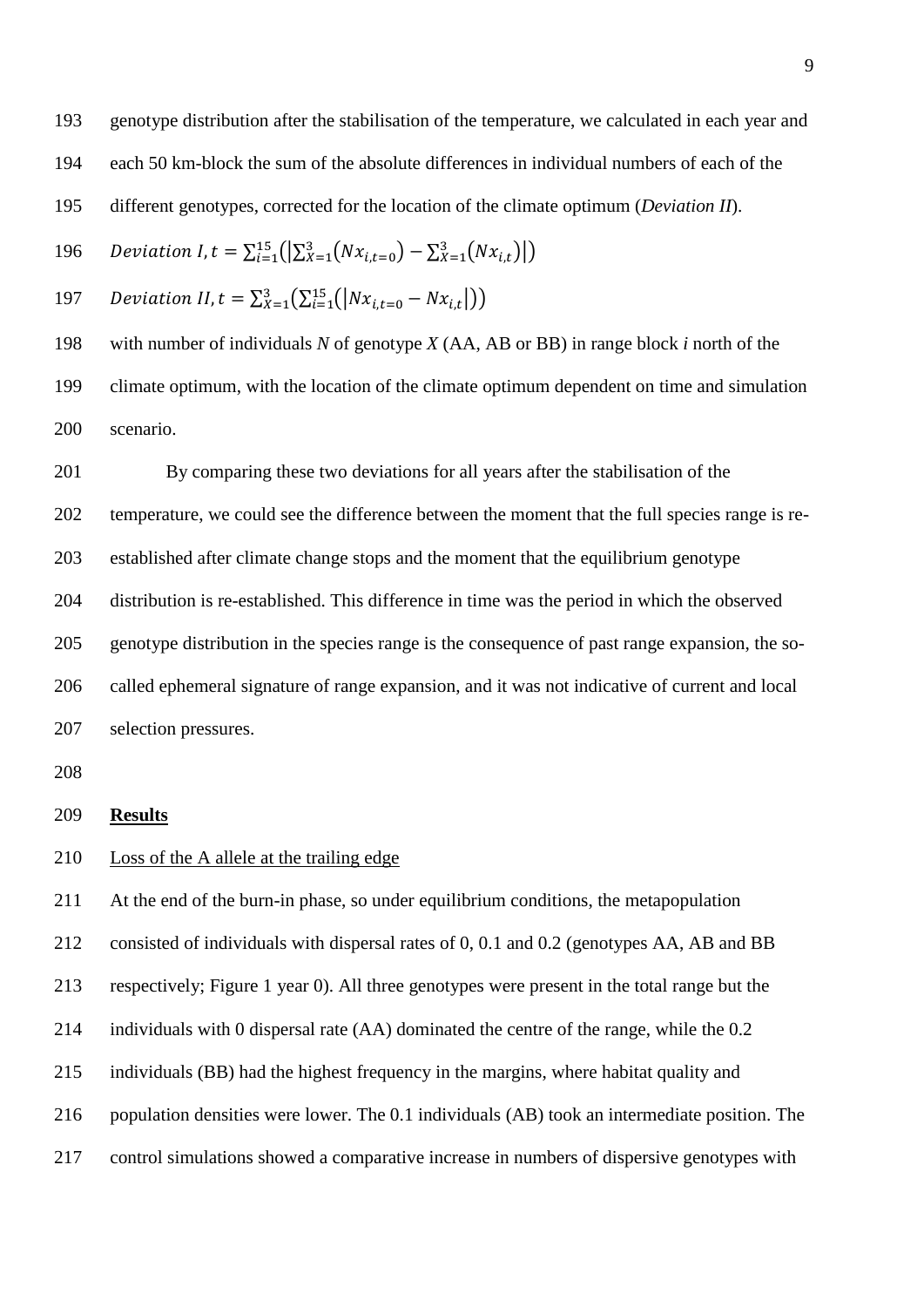increasing standard deviations of the mean speed of the temperature curve, but overall

decreasing population numbers (Figure S1 in Appendix B).

 The original distribution of the populations and the genotypes within the metapopulation changed under the range shift that was induced by the temperature increase in the first experiment (Figure 1). The range shifted, but not as fast as the climate optimum moved, and this lag resulted in a decline in the metapopulation size in time. The decline was faster with increasing speed of the climate optimum and an increasing standard deviation of this mean speed across years (Figure S1 in Appendix B). In addition, there was an increase of the proportion of 0.2 dispersal rate individuals and the relative size of the area where they lived, at the expanding edge of the metapopulation. The number of lower dispersal rate individuals decreased and eventually the A allele went extinct as the habitat quality in the southern populations fell below the threshold value (Figure 1 yr 500). This pattern occurred in all simulations in which the metapopulation persisted sufficiently long (e.g. Figure S1 in Appendix B).

#### The genetic signature of range shift

 In experiment 2, once the temperature stabilised, the distribution of the genotypes re- established their equilibrium, but only after a certain amount of time (Figure 2). This amount of time depended on the total displacement of the temperature optimum, so the speed of the isotherm shift multiplied by the number of years of temperature increase. This displacement also determined the shape of the deviation curve (deviation II being the measure for how far the metapopulation was from spatial equilibrium with regard to the distribution of the different genotypes), with a typical initial increase in the genotype distribution deviation for large displacements (Figure 3c). The genotype distribution deviation was always larger than the range deviation (Figure 3), but for small displacements the lines ran in parallel (Figure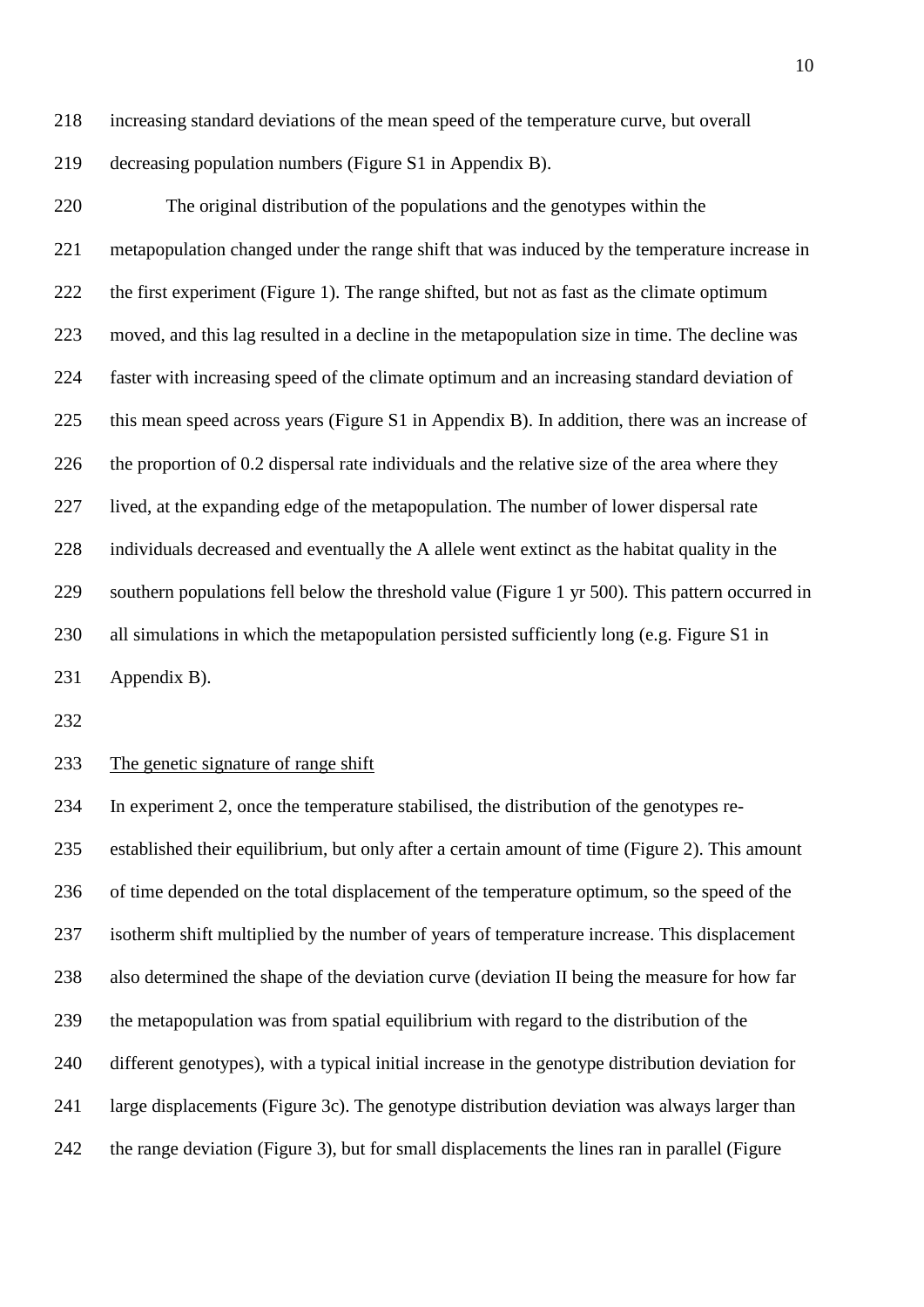3a). For intermediate displacements, both deviations converged towards equilibrium values, with the range deviation levelling off first (Figure 3b). This means that when the range reached its equilibrium size, the spatial pattern of the different dispersal genotypes was not 246 yet in the equilibrium situation.

#### **Discussion**

 We have investigated how range shifts affect the distribution of genotypes of different dispersal rates across the species range. The combination of spatial sorting and range retraction could lead to the extinction of the A allele, coding for low dispersal rate. When the temperature stabilised before the extinction of the A allele, the equilibrium spatial distribution of genotypes was able to recover. This, however, took an extensive amount of time, dependent on the total displacement of the temperature optimum for the investigated range of temperature increase rates. We expected that for low rates of temperature increase the genotype distribution would differ less from the equilibrium distribution under range shift, because then the selection pressures hardly change compared to a stable range. It is thus important to note that for the investigated system any realistic scenario of the rate of temperature increase under climate change had an effect on the spatial distribution of the genotypes. As such, recovery time here did not depend on the rate of temperature increase per se, but on the final total displacement of the temperature optimum. After the range shift was completed and the species' range had reached its equilibrium size, it took up to 20 times the duration of the temperature increase period before the spatial distribution of genotypes was at equilibrium. Although the genetic signature of range expansion is ephemeral, it can affect the spatial distribution of genotypes in the landscape for a long time period after the range stops expanding. This is important for the interpretation of genetic field data, since signatures of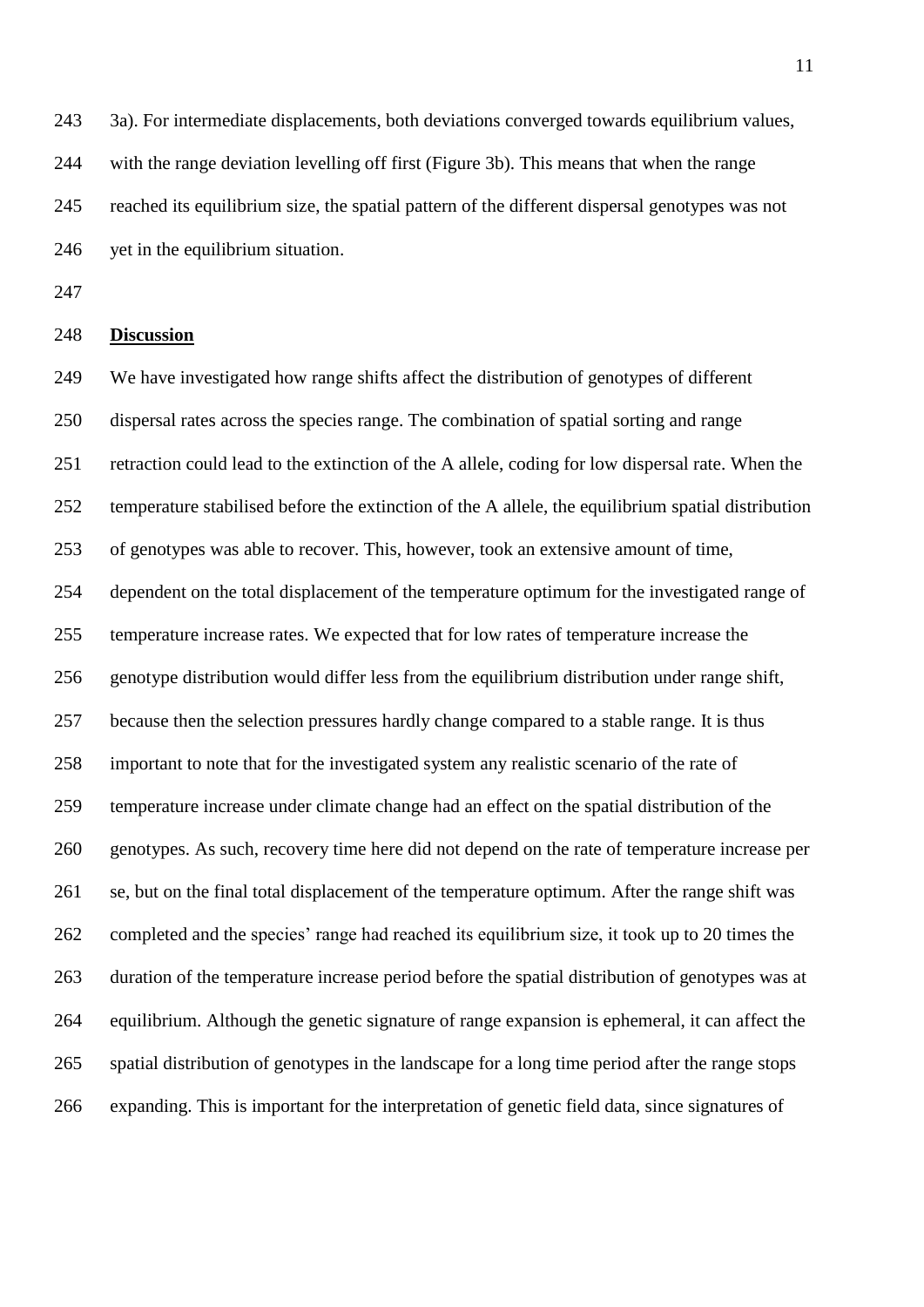adaptive evolution in genetic data can mimic signatures of range expansion [\(Currat et al.,](#page-17-5)  [2006;](#page-17-5) [Ray and Excoffier, 2009\)](#page-21-2).

 The metapopulation in equilibrium consisted of individuals with 0, 0.1, and 0.2 dispersal probability. The observed gradient of increasing dispersal rate from the core of the metapopulation to the range margins at equilibrium was as anticipated, as dispersal is essential at the margin due to the variable habitat quality, but only occasionally beneficial in the range core as a result of the high densities there [\(Clobert et al., 2004;](#page-16-4) [Ronce, 2007\)](#page-21-6). This led to a frequency-dependent selection, with a large proportion of non-dispersers and lower proportions of dispersive individuals in the core of the range. Control simulations initialised with additional alleles coding for higher dispersal rates, showed that the relative costs of dispersal were too high anywhere across the range for their persistence in the metapopulation at equilibrium. During the range shift the relative number of individuals with 0.2 dispersal rate increased as a result of spatial sorting [\(Shine et al., 2011\)](#page-21-7). Again, in control simulations allowing for mutations with higher dispersal rates, we observed that such mutations could arise, but they never managed to establish themselves in the population during range shift. While most studies focus on the evolution of dispersal traits under range expansion [\(Excoffier et al., 2009;](#page-17-0) [Kubisch et al., 2011;](#page-19-6) [Shine et al., 2011;](#page-21-7) [Thomas et al., 2001;](#page-22-2) [Travis](#page-22-3)  [and Dytham, 2002\)](#page-22-3), we have here used a range shift scenario. We showed that in the retracting part of the range the genetic variation coding for lower dispersal rates may go extinct (Figure 1). As soon as the lower dispersal individuals were confined to populations near the southern range margin where local selection favours higher dispersal, there was no chance of recovery for the A allele. This happened even though the metapopulation under equilibrium conditions consisted for more than two thirds of individuals carrying an A allele,

so with 0 and 0.1 dispersal rates (Figure 1). Such loss of genetic variation at the trailing edge

of a shifting metapopulation is a so far non-described consequence of spatial sorting [\(Shine et](#page-21-7)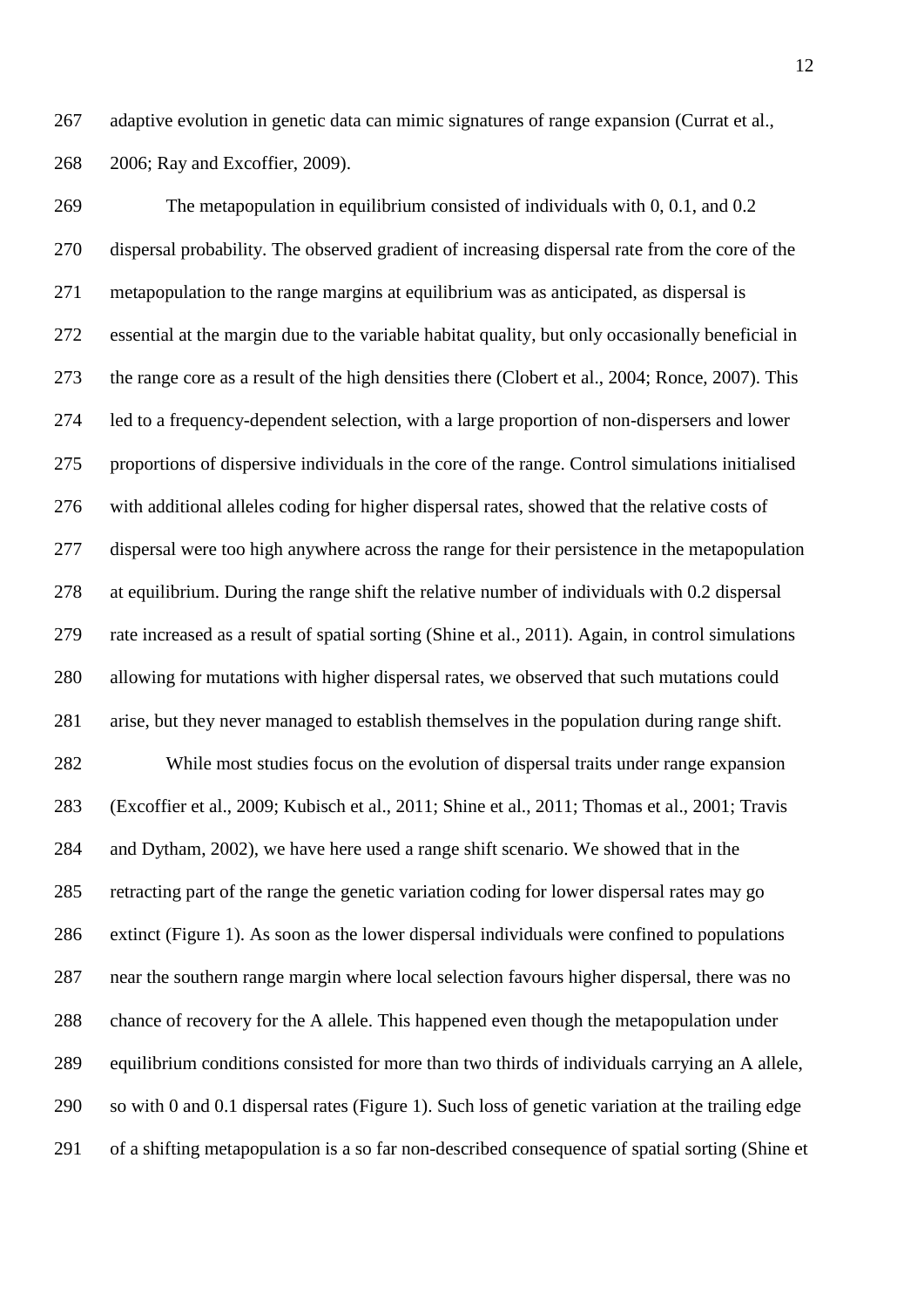[al., 2011;](#page-21-7) [Travis and Dytham, 2002\)](#page-22-3). While spatial sorting is usually referred to as the phenomenon that dispersive genotypes gather at the expanding range margin [\(Phillips et al.,](#page-21-0)  [2010;](#page-21-0) [Shine et al., 2011\)](#page-21-7), our results indicate that this concept may be broadened to include the confinement and possible extinction of poor disperser alleles at the retracting range margin under range shift. This may cause a range-wide loss of adaptive genetic variation [\(Cobben et al., 2012a;](#page-16-1) [Henry et al., 2014\)](#page-18-3). Whether such a phenomenon can be or has been observed in the field we do not know. While the importance of rear edge populations for the conservation of species genetic diversity has been noted [\(Hampe and Petit, 2005\)](#page-18-7), this concerned populations that are older than the populations in the core and leading range margin and have persisted in an ice age refugium. In addition, loss of genetic diversity in small and isolated populations as a result of genetic drift is a well-established theory and has been observed in empirical studies as well [\(Pearson et al., 2009\)](#page-20-6). However, observing the loss of genetic diversity as a result of spatial sorting would require a well-advanced range retraction, while the first retractions have only been observed recently [\(Gillings et al., 2015;](#page-18-4) [Thomas et al., 2006\)](#page-22-5). Historical and ongoing range contractions are plentiful [\(Channell and](#page-16-5)  [Lomolino, 2000;](#page-16-5) [Laliberte and Ripple, 2004;](#page-20-7) [Rodríguez, 2002\)](#page-21-8), but are not necessarily associated with a range shift, and information about the adaptive genetic composition of such species' ranges is not available at the moment [\(but for neutral diversity see Koen et al., 2014\)](#page-19-7). The disequilibrium distribution of genotypes after the range stops expanding, and its long duration may reduce the species' fitness [\(Cobben et al., 2012a;](#page-16-1) [Dytham et al., 2014\)](#page-17-4) as it represents a form of maladaptation. Here we showed in an ecologically realistic model that if the variation for a specific trait needs to migrate or develop by *de novo* mutations, and the trait itself is related to a reduced tendency to disperse, this period of disequilibrium may last for hundreds or even thousands of years. Control simulations with an increased mutation rate 316 of  $10^{-4}$  seldom showed the establishment of a low dispersive mutation which then increased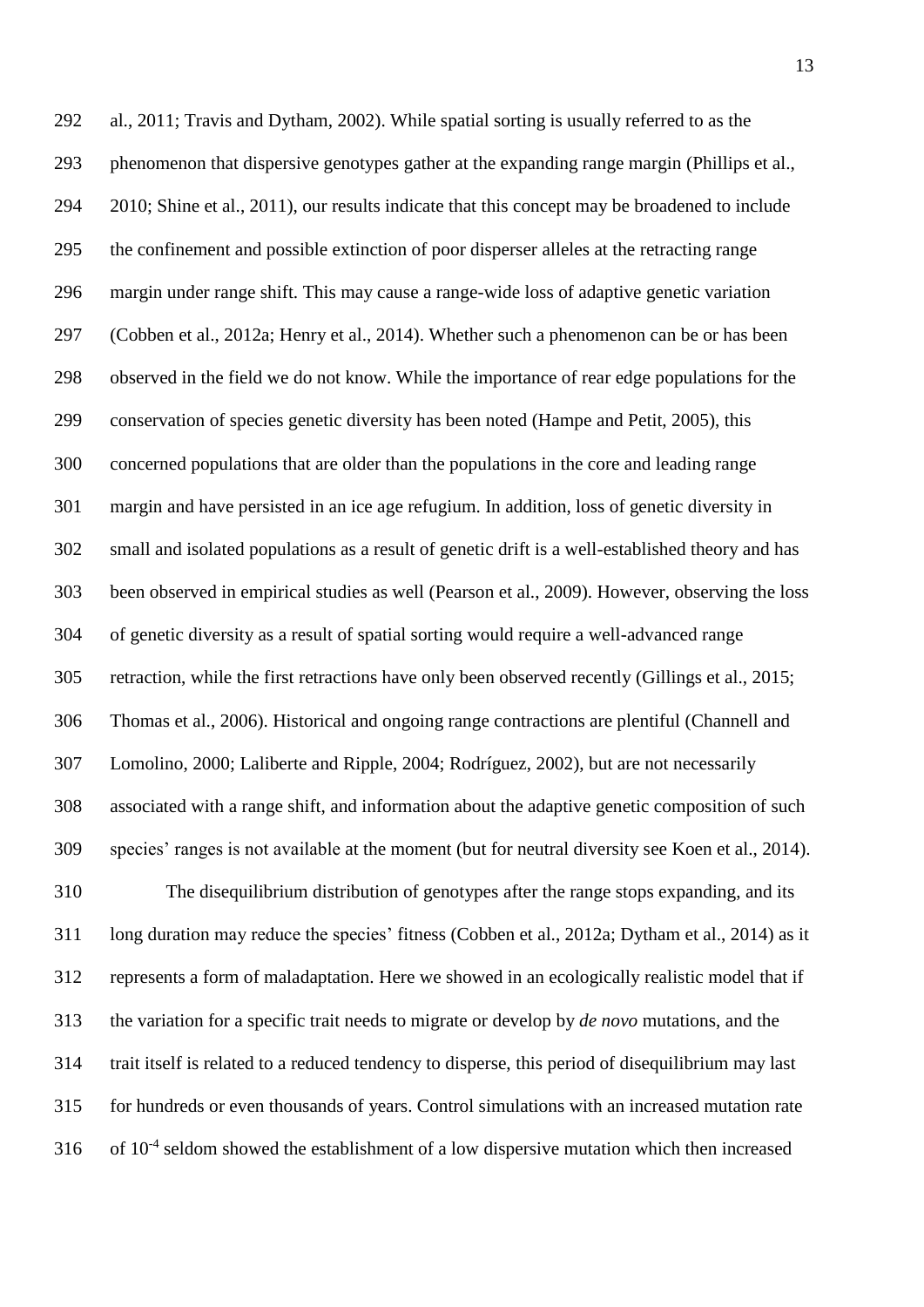the return rate to equilibrium. Similar studies report a lengthy phase of spatial disequilibrium and a dependency on existing genetic diversity rather than of new mutations [\(Dytham et al.,](#page-17-4)  [2014;](#page-17-4) [Kubisch et al., 2010\)](#page-19-2). In contrast, [Henry et al. \(2014\)](#page-18-3) mention a fast return to equilibrium distributions of dispersal rates after range expansion due to the establishment of 321 beneficial mutations. They however used a high mutation rate of  $10^{-3}$ , a larger model population, and haploid inheritance. Under diploid inheritance, the phenotypic effect of a beneficial mutation is diluted in heterozygotes. As long as the allele frequency is low the allele will exist almost completely within heterozygotes. In diploids the return to spatial equilibrium will therefore depend on the migration of existing (standing) genetic variation [\(Schluter and Conte, 2009;](#page-21-5) [Van Belleghem et al., 2014\)](#page-22-8) rather than on mutations. Burton et al. [\(2010\)](#page-16-2) showed in a modelling study that the presence of a competing species in the region to be colonised can greatly reduce the extent to which dispersal traits are selected for in populations at the leading edge. Additionally, in a large metapopulation as the one we modelled, you may expect adaptation to local environmental conditions, although for small subpopulations such adaptation is less common [\(Leimu and Fischer, 2008\)](#page-20-8). [Bourne et](#page-16-6)  al. (2014) showed that the spread of a genotype that is beneficial under climate change only facilitates population rescue when there is no strong local selection against non-specialists. Such local adaptation could therefore be of consequence [\(Kubisch et al., 2013\)](#page-19-8), especially when there is genetic linkage between the underlying genes or it essentially involves the same traits [\(Brown et al., 2007\)](#page-16-7).

 With continuously changing environmental conditions and land use patterns we can safely assume that many species (or species traits) are permanently in disequilibrium. In Europe, even now, some species are still expanding their ranges after the last glacial maximum. This means that observed phenotypes in the field cannot be assumed to perfectly reflect the local and current selection pressures [\(Currat et al., 2006;](#page-17-5) [Edmonds et al., 2004;](#page-17-3)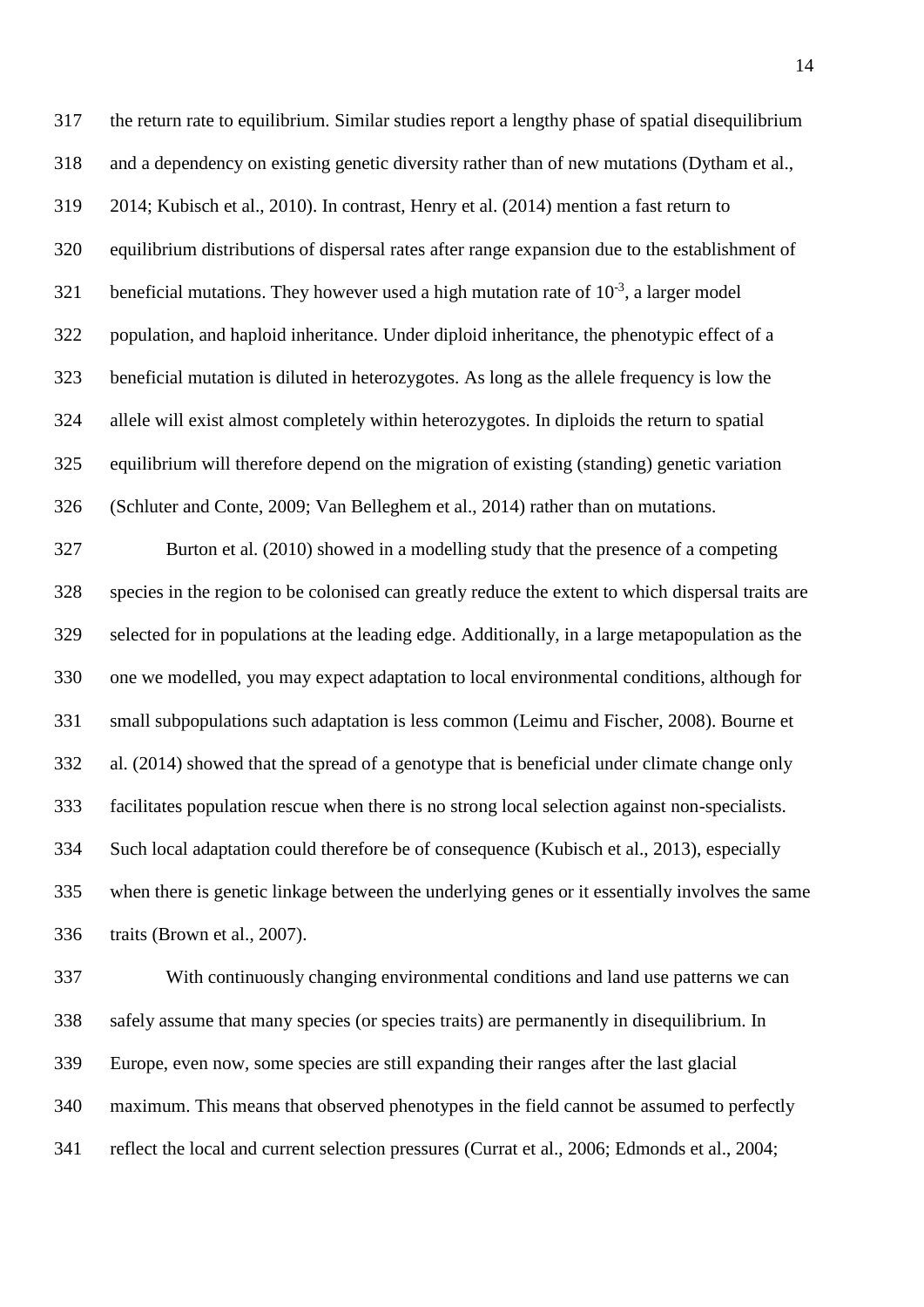[Klopfstein et al., 2006;](#page-19-1) [Lindström et al., 2013;](#page-20-9) [Ray and Excoffier, 2009\)](#page-21-2). However, field studies investigating changing local population composition in the period after colonisation have shown that less dispersive phenotypes can be found within years [\(Lindström et al., 2013\)](#page-20-9) to decades [\(Thomas et al., 2001\)](#page-22-2) after initial colonisation. This could be the result of the genetic architecture and heritability of the dispersal trait, or of trade-offs with other traits. For the cane toads e.g. [\(in Lindström et al., 2013\)](#page-20-9) the dispersal capacity is the result of a combination of many different traits [\(Phillips et al., 2010\)](#page-21-0), which are combined during spatial sorting [\(Shine et al., 2011\)](#page-21-7). The individuals that have replaced the fast dispersers within eight years after initial colonisation had about half of the dispersal distance of the pioneer toads [\(Lindström et al., 2013\)](#page-20-9), and there was a continuous strong selection against fast dispersal in these toads [\(Brown et al., 2007\)](#page-16-7). Dispersal traits are very diverse, and it is no exception that they are polygenic, although heritability is mostly greater than 0.3 [\(Ronce, 2007\)](#page-21-6). Conditional dispersal has been observed [\(Clobert et al., 2004;](#page-16-4) [Donohue, 1999;](#page-17-7) [Imbert and Ronce, 2001\)](#page-18-8), but often the relative role of genetic changes and plasticity in changes of dispersal phenotypes is unclear [\(Ronce, 2007\)](#page-21-6). We have modelled dispersal as a single gene trait and completely heritable, in line with particular empirical evidence [\(Haag et al., 2005;](#page-18-9) [Roff, 1986;](#page-21-9) [Van](#page-22-8)  [Belleghem et al., 2014\)](#page-22-8), to quantify the duration of the genetic signature of range expansion for a trait for which the variation either needs to migrate or mutate. Control simulations including more alleles showed qualitatively similar (yet less distinct) patterns and equal recovery times. If the low dispersive A allele was recessive [\(Roff, 1986\)](#page-21-9), the AB and BB genotypes would have the same phenotype of 0.2 dispersal rate. Additionally, the AB genotype was then expected to be present at low frequencies at the range margin under stable conditions [\(Wright, 1969\)](#page-22-9). This may be sufficient to prevent the colonisation lag for the A allele and in any case likely shortens the period of spatial disequilibrium. Increasing complexity of genetic architecture to include multiple loci or regulator genes, or including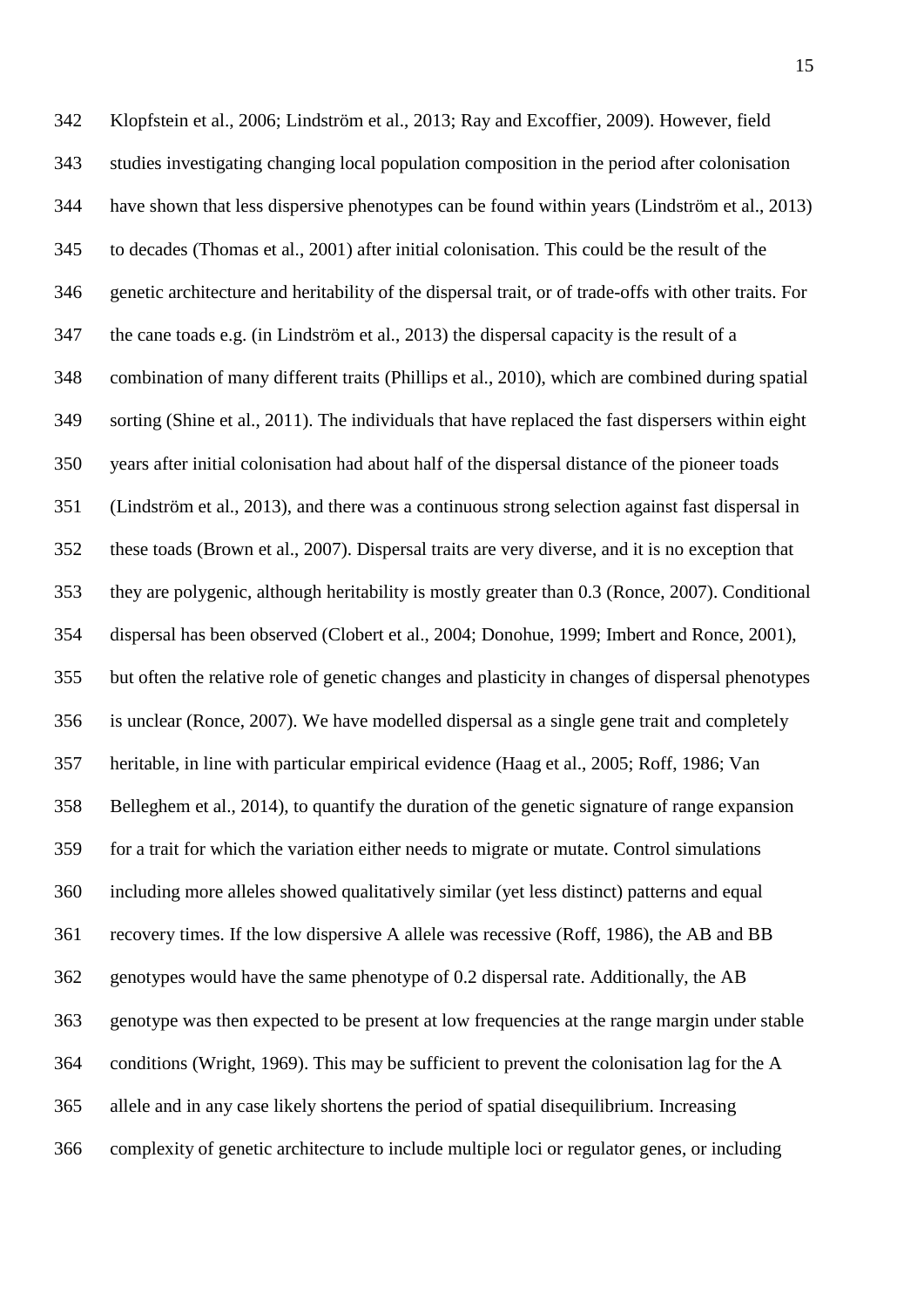multiple traits might further influence spatial disequilibrium patterns and evolutionary

potential and remains an interesting field of future investigation. The current study shows that

 co-dominant heritable genetic variation for low dispersal rates on a single gene can cause a long period of spatial disequilibrium and loss of evolutionary potential under range shifts due

to spatial sorting.

## **Acknowledgements**

 We like to thank several anonymous referees for constructive and useful comments that have contributed to the improvement of this manuscript. This research was supported by the Netherlands' Ministry of Economic Affairs, Agriculture, and Innovation through its strategic research program: "Sustainable spatial development of ecosystems, landscapes, seas and regions" (projects KB-01-007-001 and KB-01-007-013), by the Netherlands' National Research Programme Climate changes Spatial Planning [\(http://www.klimaatvoorruimte.nl/\)](http://www.klimaatvoorruimte.nl/) as project A2.4, and by the Open Programme of the Netherlands Organisation of Scientific Research (NWO).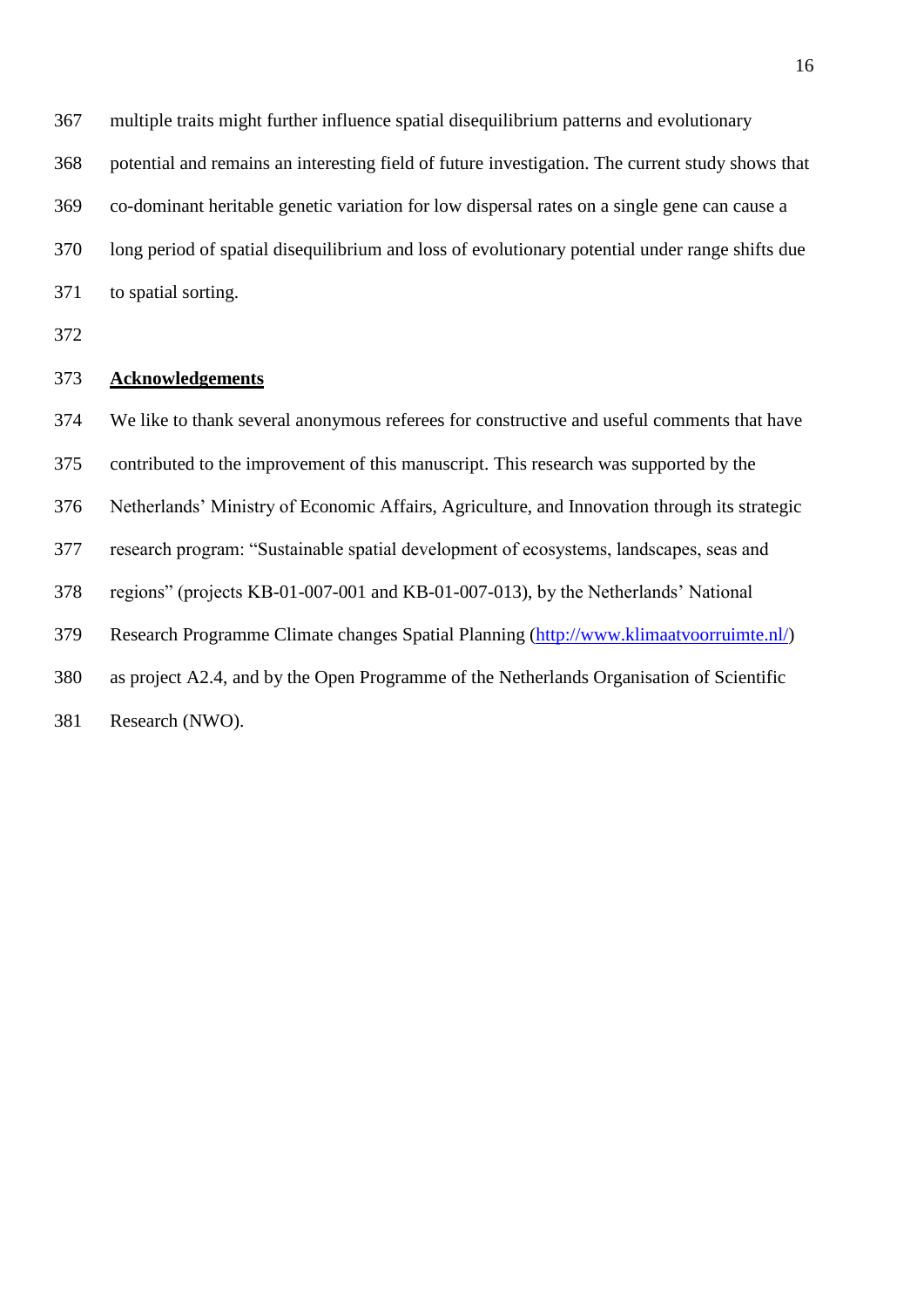### **References**

- <span id="page-16-3"></span> Bell, M. A., Aguirre, W. E., 2013. Contemporary evolution, allelic recycling, and adaptive radiation of the threespine stickleback. Evol Ecol Res 15, 377-411.
- <span id="page-16-6"></span>Bourne, E. C., Bocedi, G., Travis, J. M., Pakeman, R. J., Brooker, R. W., Schiffers, K., 2014.
- Between migration load and evolutionary rescue: dispersal, adaptation and the
- response of spatially structured populations to environmental change. Proc R Soc Biol Sci Ser B 281, 20132795.
- <span id="page-16-7"></span> Brown, G. P., Shilton, C., Phillips, B. L., Shine, R., 2007. Invasion, stress, and spinal arthritis in cane toads. Proc Natl Acad Sci U S A 104, 17698-17700.
- <span id="page-16-2"></span> Burton, O. J., Phillips, B. L., Travis, J. M. J., 2010. Trade-offs and the evolution of life-histories during range expansion. Ecol Lett 13, 1210-1220, doi:10.1111/j.1461-
- 0248.2010.01505.x.
- <span id="page-16-5"></span> Channell, R., Lomolino, M. V., 2000. Trajectories to extinction: spatial dynamics of the contraction of geographical ranges. J Biogeogr 27, 169-179.
- <span id="page-16-0"></span>Chen, I. C., Hill, J. K., Ohlemueller, R., Roy, D. B., Thomas, C. D., 2011. Rapid Range Shifts
- of Species Associated with High Levels of Climate Warming. Science 333, 1024-
- 1026, doi:10.1126/science.1206432.
- <span id="page-16-4"></span>Clobert, J., Ims, R. A., Rousset, F., 2004. Causes, mechanisms and consequences of dispersal.
- In: Hanski, I., Gaggiotti, O. (Eds.), Ecology, Genetics and Evolution of
- Metapopulations. Academic, Amsterdam.
- <span id="page-16-1"></span>Cobben, M. M. P., Verboom, J., Opdam, P. F. M., Hoekstra, R. F., Jochem, R., Smulders, M.
- J. M., 2012a. Wrong place, wrong time: climate change-induced range shift across
- fragmented habitat causes maladaptation and decreased population size in a modelled
- bird species. Glob Change Biol 18, 2419-2428.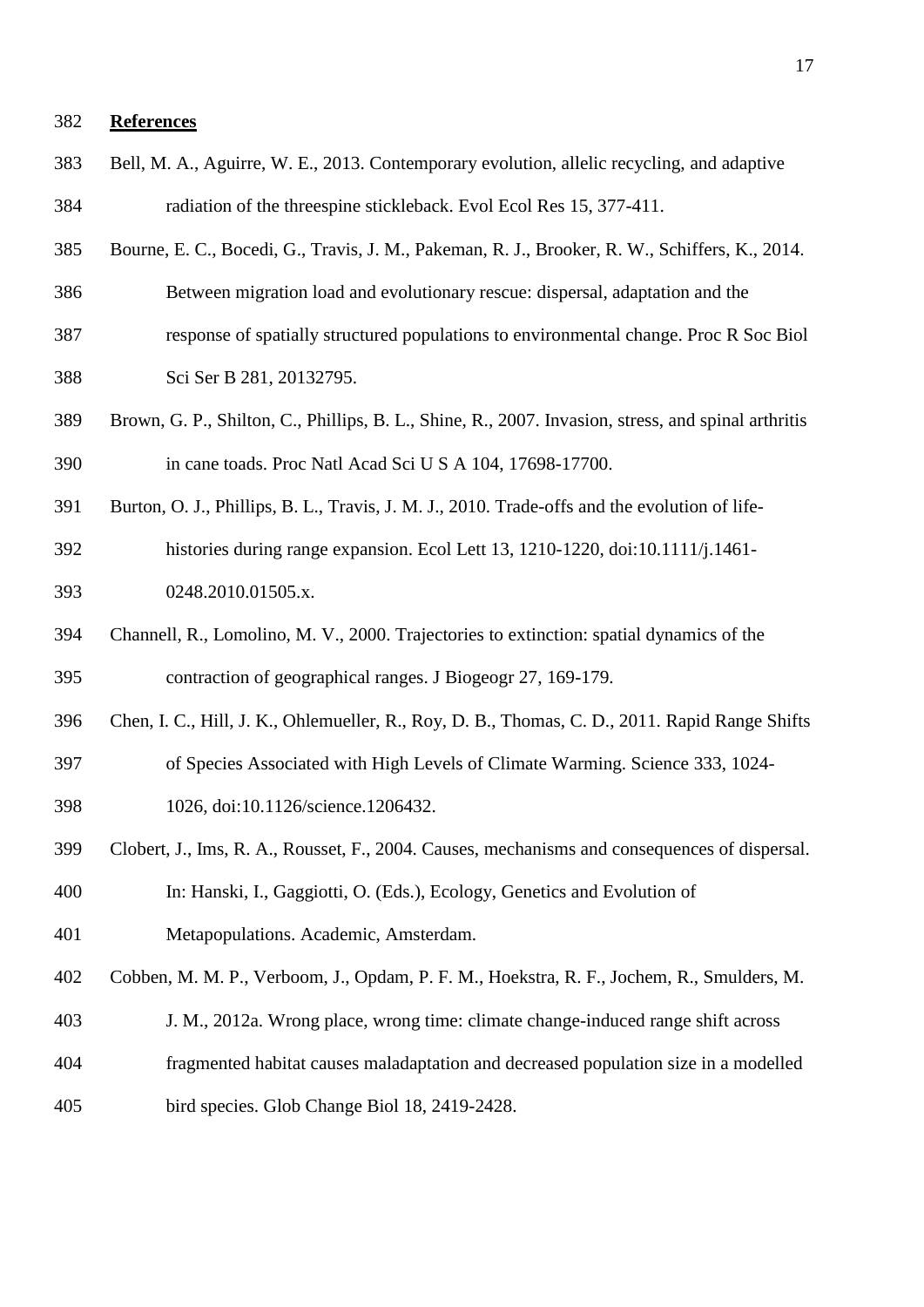<span id="page-17-7"></span><span id="page-17-6"></span><span id="page-17-5"></span><span id="page-17-4"></span><span id="page-17-3"></span><span id="page-17-2"></span><span id="page-17-1"></span><span id="page-17-0"></span>

| 406 | Cobben, M. M. P., Verboom, J., Opdam, P. F. M., Hoekstra, R. F., Jochem, R., Smulders, M.       |
|-----|-------------------------------------------------------------------------------------------------|
| 407 | J. M., 2012b. Landscape prerequisites for the survival of a modelled metapopulation             |
| 408 | and its neutral genetic diversity are affected by climate change. Landsc Ecol 27, 227-          |
| 409 | 237.                                                                                            |
| 410 | Cobben, M. M. P., Verboom, J., Opdam, P., Hoekstra, R. F., Jochem, R., Arens, P., Smulders,     |
| 411 | M. J. M., 2011. Projected climate change causes loss and redistribution of genetic              |
| 412 | diversity in a model metapopulation of a medium-good disperser. Ecography 34, 920-              |
| 413 | 932, doi:10.1111/j.1600-0587.2011.06713.x.                                                      |
| 414 | Currat, M., Excoffier, L., Maddison, W., Otto, S. P., Ray, N., Whitlock, M. C., Yeaman, S.,     |
| 415 | 2006. Comment on "Ongoing adaptive evolution of ASPM, a brain size determinant in               |
| 416 | Homo sapiens" and "Microcephalin, a gene regulating brain size, continues to evolve             |
| 417 | adaptively in humans". Science 313, 172a-172a.                                                  |
| 418 | Donohue, K., 1999. Seed dispersal as a maternally influenced character: mechanistic basis of    |
| 419 | maternal effects and selection on maternal characters in an annual plant. Am Nat 154,           |
| 420 | 674-689.                                                                                        |
| 421 | Dytham, C., Travis, J. M., Mustin, K., Benton, T. G., 2014. Changes in species' distributions   |
| 422 | during and after environmental change: which eco-evolutionary processes matter                  |
| 423 | more? Ecography, doi: 10.1111/ecog.01194.                                                       |
| 424 | Edmonds, C. A., Lillie, A. S., Cavalli-Sforza, L. L., 2004. Mutations arising in the wave front |
| 425 | of an expanding population. Proc Natl Acad Sci U S A 101, 975-979.                              |
| 426 | Excoffier, L., Ray, N., 2008. Surfing during population expansions promotes genetic             |
| 427 | revolutions and structuration. Trends Ecol Evol 23, 347-351.                                    |
| 428 | Excoffier, L., Foll, M., Petit, R. J., 2009. Genetic Consequences of Range Expansions. Annu     |
| 429 | Rev Ecol Evol Syst 40, 481-501, doi:10.1146/annurev.ecolsys.39.110707.173414.                   |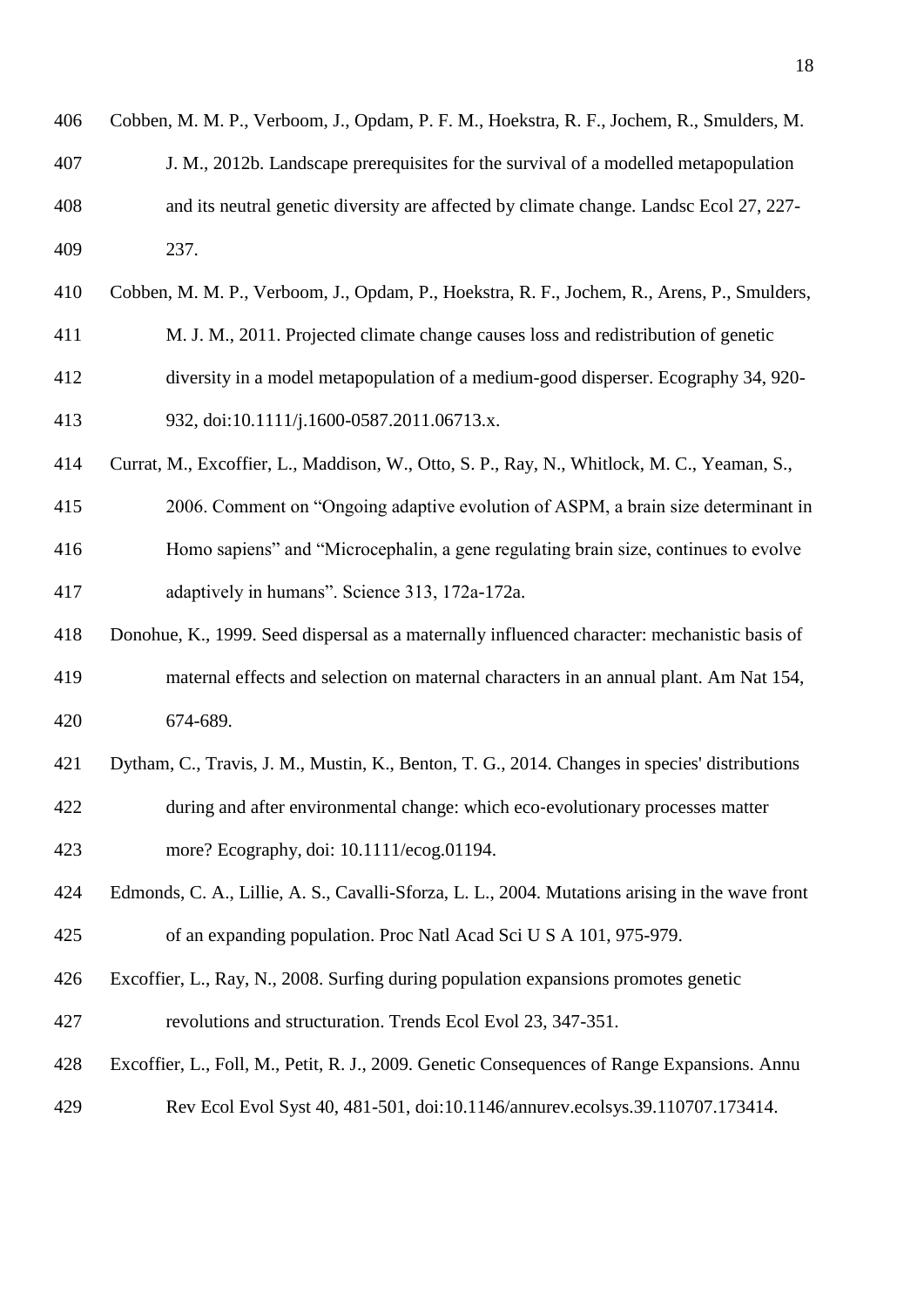- <span id="page-18-4"></span> Gillings, S., Balmer, D. E., Fuller, R. J., 2015. Directionality of recent bird distribution shifts and climate change in Great Britain. Glob Change Biol, doi:10.1111/gcb.12823.
- <span id="page-18-9"></span>Haag, C. R., Saastamoinen, M., Marden, J. H., Hanski, I., 2005. A candidate locus for
- variation in dispersal rate in a butterfly metapopulation. Proc R Soc Biol Sci Ser B 272, 2449-2456, doi:10.1098/rspb.2005.3235.
- <span id="page-18-10"></span> HadleyCentre, 2003. Climate change. Observations and predictions. Recent research on climate change science from the Hadley Centre, December 2003.
- <span id="page-18-5"></span> Hagemeijer, W. J. M., Blair, M. J., 1997. The EBCC Atlas of European Breeding Birds. T. & A.D. Poyser.
- <span id="page-18-7"></span> Hampe, A., Petit, R. J., 2005. Conserving biodiversity under climate change: the rear edge matters. Ecol Lett 8, 461-467.
- <span id="page-18-3"></span> Henry, R. C., Bocedi, G., Dytham, C., Travis, J. M., 2014. Inter-annual variability influences the eco-evolutionary dynamics of range-shifting. PeerJ 1, e228.
- <span id="page-18-0"></span> Hewitt, G. M., 1996. Some genetic consequences of ice ages, and their role in divergence and speciation. Biol J Linn Soc 58, 247-276.
- <span id="page-18-2"></span> Hill, J. K., Griffiths, H. M., Thomas, C. D., 2011. Climate change and evolutionary adaptations at species' range margins. Annu Rev Entomol 56, 143-159.
- <span id="page-18-1"></span> Ibrahim, K. M., Nichols, R. A., Hewitt, G. M., 1996. Spatial patterns of genetic variation generated by different forms of dispersal. Heredity 77, 282-291.
- <span id="page-18-8"></span>Imbert, E., Ronce, O., 2001. Phenotypic plasticity for dispersal ability in the seed
- heteromorphic *Crepissancta* (*Asteraceae*). Oikos 93, 126-134.
- <span id="page-18-6"></span>IPCC, 2013. Climate Change 2013: The Physical Science Basis. Summary for Policymakers.
- In: Stocker, T. F., D. Qin, G.-K. Plattner, M. Tignor, S.K. Allen, J. Boschung, A.
- Nauels, Y. Xia, V. Bex and P.M. Midgley, (Ed.), Contribution of Working Group I to
- the Fifth Assessment Report of the Intergovernmental Panel on Climate Change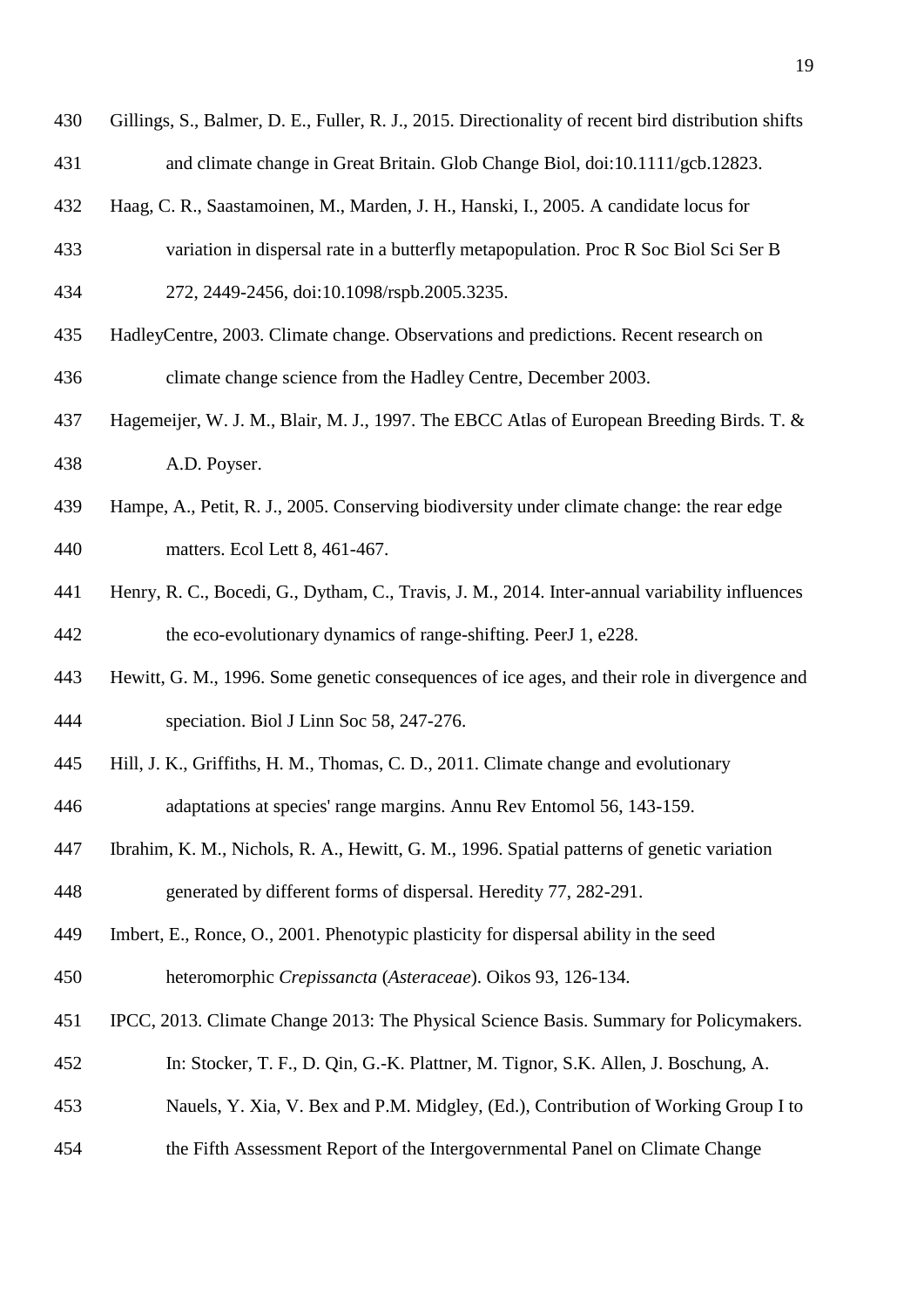- <span id="page-19-1"></span> Klopfstein, S., Currat, M., Excoffier, L., 2006. The fate of mutations surfing on the wave of a range expansion. Mol Biol Evol 23, 482-490.
- <span id="page-19-7"></span>Koen, E., Bowman, J., Murray, D., Wilson, P., 2014. Climate change reduces genetic
- diversity of Canada lynx at the trailing range edge. Ecography 37, 754-762, doi:
- 10.1111/j.1600-0587.2013.00629.x.
- <span id="page-19-3"></span>Kosenko, S. M., Kaigorodova, E. Y., 2001. Effect of habitat fragmentation on distribution,
- density and breeding performance of the middle spotted woodpecker *Dendrocopos*
- *medius* (*Alves, Picidae*) in Nerussa-Desna Polesye. Zoologichesky Zhurnal 80, 71-78.
- <span id="page-19-4"></span>Kosinski, Z., Ksit, P., 2006. Comparative reproductive biology of middle spotted
- woodpeckers *Dendrocopos medius* and great spotted woodpeckers *D-major* in a riverine forest. Bird Study 53, 237-246.
- <span id="page-19-5"></span> Kosinski, Z., Kempa, M., Hybsz, R., 2004. Accuracy and efficiency of different techniques for censusing territorial Middle Spotted Woodpeckers *Dendrocopos medius*. Acta Ornithologica 39, 29-34.
- <span id="page-19-2"></span> Kubisch, A., Hovestadt, T., Poethke, H.-J., 2010. On the elasticity of range limits during periods of expansion. Ecology 91, 3094-3099.
- <span id="page-19-6"></span> Kubisch, A., Poethke, H. J., Hovestadt, T., 2011. Density‐dependent dispersal and the formation of range borders. Ecography 34, 1002-1008.
- <span id="page-19-8"></span> Kubisch, A., Degen, T., Hovestadt, T., Poethke, H. J., 2013. Predicting range shifts under global change: the balance between local adaptation and dispersal. Ecography 36, 873-
- 882.
- <span id="page-19-0"></span>Kubisch, A., Holt, R. D., Poethke, H. J., Fronhofer, E. A., 2014. Where am I and why?
- Synthesizing range biology and the eco‐evolutionary dynamics of dispersal. Oikos 123, 5-22.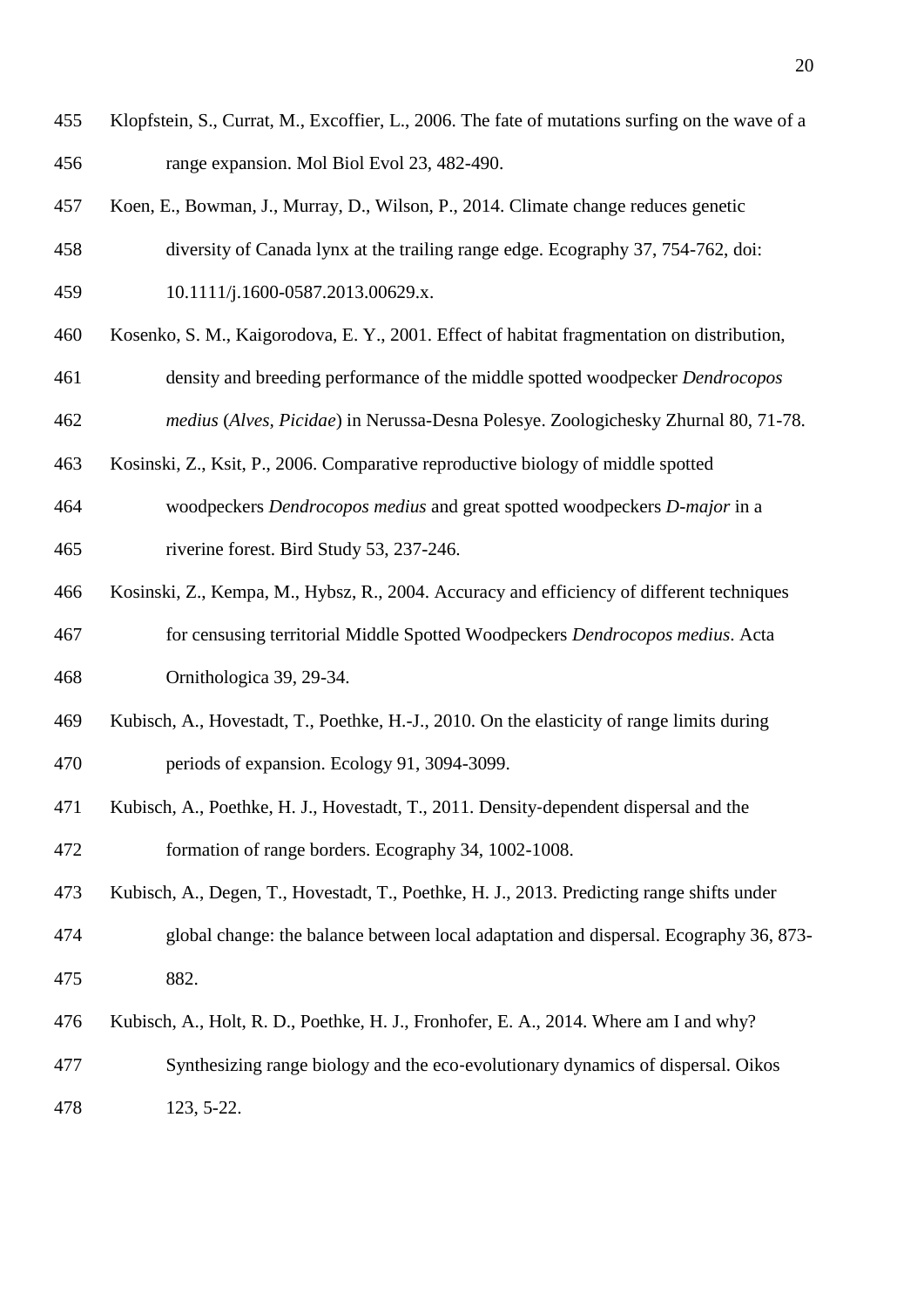- <span id="page-20-7"></span> Laliberte, A. S., Ripple, W. J., 2004. Range contractions of North American carnivores and ungulates. Bioscience 54, 123-138.
- <span id="page-20-8"></span> Leimu, R., Fischer, M., 2008. A meta-analysis of local adaptation in plants. PLoS One 3, e4010.
- <span id="page-20-9"></span> Lindström, T., Brown, G. P., Sisson, S. A., Phillips, B. L., Shine, R., 2013. Rapid shifts in dispersal behavior on an expanding range edge. Proc Natl Acad Sci U S A 110, 13452-13456.
- <span id="page-20-3"></span> Michalek, K. G., Winkler, H., 2001. Parental care and parentage in monogamous great spotted woodpeckers (*Picoides major*) and middle spotted woodpeckers (*Picoides medius*). Behaviour 138, 1259-1285.
- <span id="page-20-2"></span>Moreau, C., Bhérer, C., Vézina, H., Jomphe, M., Labuda, D., Excoffier, L., 2011. Deep
- human genealogies reveal a selective advantage to be on an expanding wave front. Science 334, 1148-1150.
- <span id="page-20-5"></span> Nachman, M. W., Crowell, S. L., 2000. Estimate of the mutation rate per nucleotide in humans. Genetics 156, 297-304.
- <span id="page-20-1"></span> Parmesan, C., 2006. Ecological and evolutionary responses to recent climate change. Annu Rev Ecol Evol Syst 37, 637-669, doi:10.1146/annurev.ecolsys.37.091305.110100.
- <span id="page-20-0"></span> Parmesan, C., Yohe, G., 2003. A globally coherent fingerprint of climate change impacts across natural systems. Nature 421, 37-42.
- <span id="page-20-4"></span> Pasinelli, G., 2000. Oaks (Quercus sp.) and only oaks? Relations between habitat structure and home range size of the middle spotted woodpecker (*Dendrocopos medius*). Biol 500 Conserv 93, 227-235.
- <span id="page-20-6"></span>501 Pearson, G. A., Lago-Leston, A., Mota, C., 2009. Frayed at the edges: selective pressure and adaptive response to abiotic stressors are mismatched in low diversity edge populations. J Ecol 97, 450-462.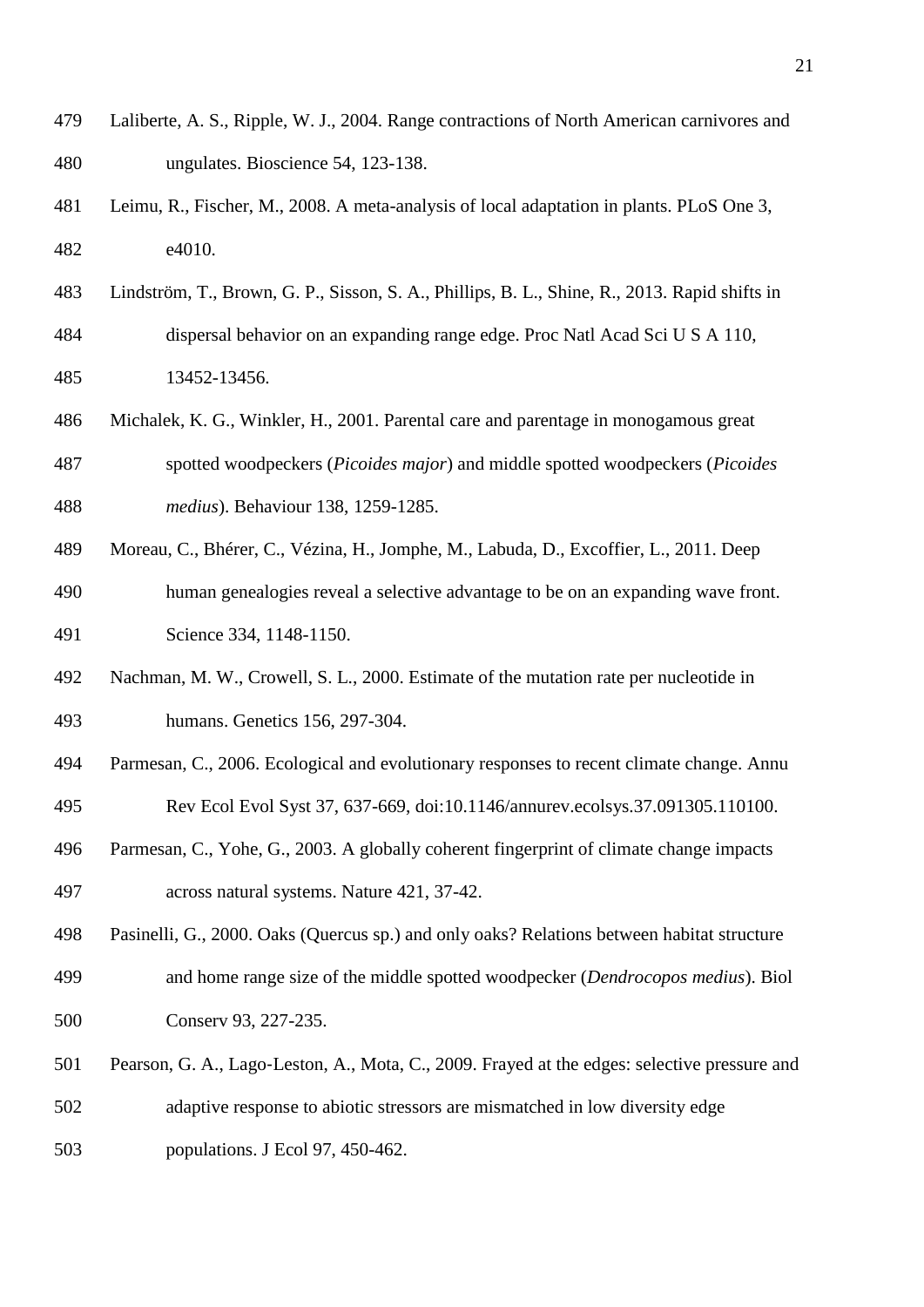- <span id="page-21-4"></span> Pettersson, B., 1985. Extinction of an isolated population of the Middle Spotted Woodpecker *Dendrocopos-Medius* (L) in Sweden and its relation to general theories on extinction. Biol Conserv 32, 335-353.
- <span id="page-21-0"></span> Phillips, B. L., Brown, G. P., Shine, R., 2010. Life-history evolution in range-shifting populations. Ecology 91, 1617-1627.
- <span id="page-21-1"></span> Phillips, B. L., Brown, G. P., Webb, J. K., Shine, R., 2006. Invasion and the evolution of speed in toads. Nature 439, 803-803.
- <span id="page-21-2"></span> Ray, N., Excoffier, L., 2009. Inferring past demography using spatially explicit population genetic models. Hum Biol 81, 141-157.
- <span id="page-21-8"></span> Rodríguez, J. P., 2002. Range contraction in declining North American bird populations. Ecol Appl 12, 238-248.
- <span id="page-21-9"></span> Roff, D. A., 1986. The evolution of wing dimorphism in insects. Evolution 40, 1009-1020, 516 doi:10.2307/2408759.
- <span id="page-21-6"></span>Ronce, O., 2007. How does it feel to be like a rolling stone? Ten questions about dispersal
- evolution. Annu Rev Ecol Evol Syst 38, 231-253,
- doi:10.1146/annurev.ecolsys.38.091206.095611.
- <span id="page-21-3"></span> Schippers, P., Verboom, J., Vos, C. C., Jochem, R., 2011. Metapopulation shift and survival of woodland birds under climate change: will species be able to track? Ecography 34, 909-919.
- <span id="page-21-5"></span> Schluter, D., Conte, G. L., 2009. Genetics and ecological speciation. Proc Natl Acad Sci U S A 106, 9955-9962.
- <span id="page-21-7"></span>Shine, R., Brown, G. P., Phillips, B. L., 2011. An evolutionary process that assembles
- phenotypes through space rather than through time. Proc Natl Acad Sci U S A 108,
- 5708-5711, doi:10.1073/pnas.1018989108.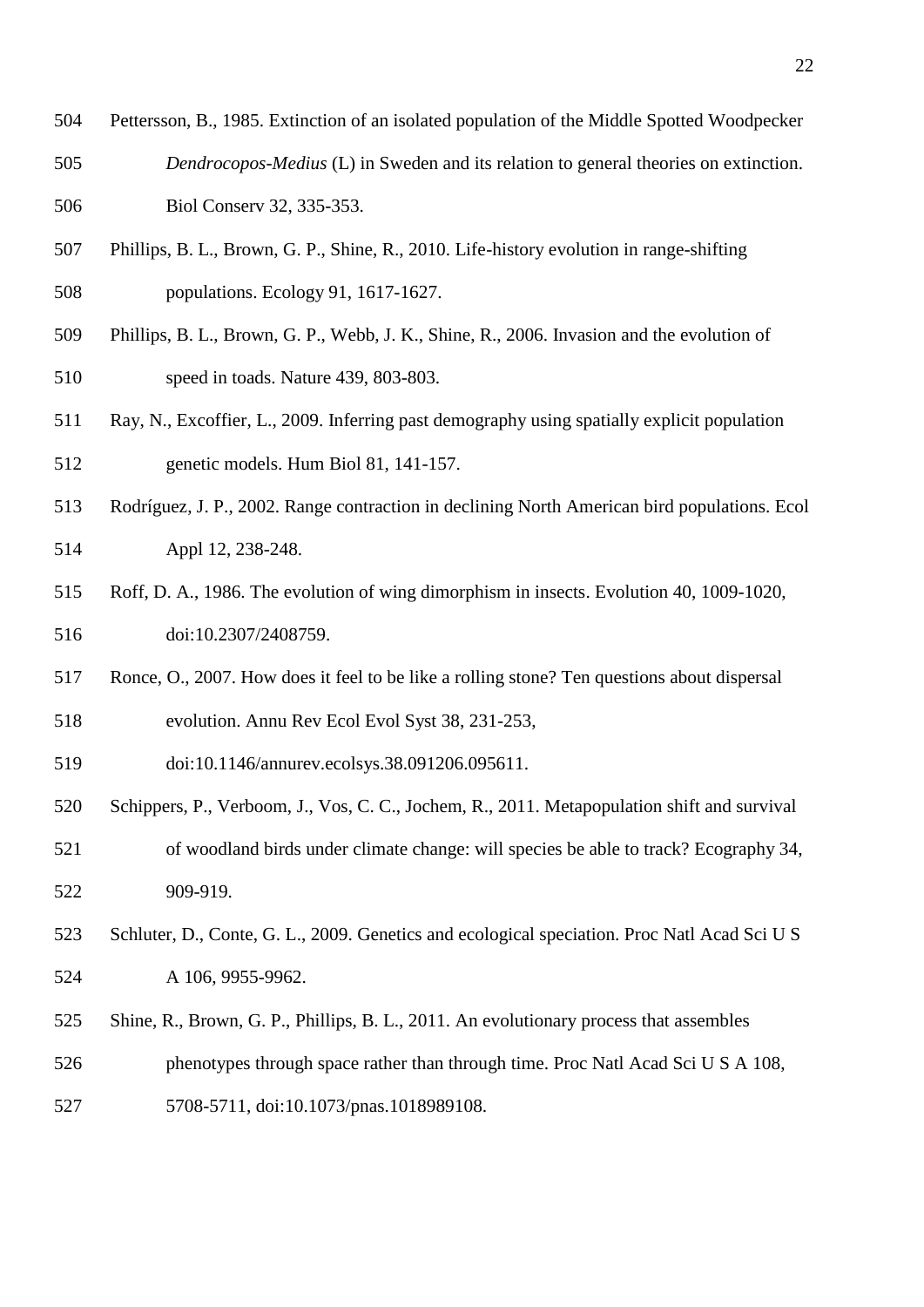- <span id="page-22-5"></span> Thomas, C. D., Franco, A., Hill, J. K., 2006. Range retractions and extinction in the face of climate warming. Trends Ecol Evol 21, 415-416.
- <span id="page-22-2"></span>Thomas, C. D., Bodsworth, E. J., Wilson, R. J., Simmons, A. D., Davies, Z. G., Musche, M.,
- Conradt, L., 2001. Ecological and evolutionary processes at expanding range margins. Nature 411, 577-581, doi:10.1038/35079066.
- <span id="page-22-0"></span> Travis, J., Münkemüller, T., Burton, O., 2010. Mutation surfing and the evolution of dispersal during range expansions. J Evol Biol 23, 2656-2667.
- <span id="page-22-3"></span> Travis, J. M., Dytham, C., 2002. Dispersal evolution during invasions. Evol Ecol Res 4, 1119- 1129.
- <span id="page-22-1"></span>Travis, J. M., Münkemüller, T., Burton, O. J., Best, A., Dytham, C., Johst, K., 2007.
- Deleterious mutations can surf to high densities on the wave front of an expanding population. Mol Biol Evol 24, 2334-2343.
- <span id="page-22-4"></span>Travis, J. M., Delgado, M., Bocedi, G., Baguette, M., Bartoń, K., Bonte, D., Boulangeat, I.,
- Hodgson, J. A., Kubisch, A., Penteriani, V., 2013. Dispersal and species' responses to climate change. Oikos 122, 1532-1540.
- <span id="page-22-8"></span>Van Belleghem, S. M., Roelofs, D., Hendrickx, F., 2014. Evolutionary history of a dispersal‐
- associated locus across sympatric and allopatric divergent populations of a wing‐
- polymorphic beetle across Atlantic Europe. Mol Ecol.
- <span id="page-22-6"></span> Verboom, J., Foppen, R., Chardon, P., Opdam, P., Luttikhuizen, P., 2001. Introducing the key patch approach for habitat networks with persistent populations: an example for
- marshland birds. Biol Conserv 100, 89-101.
- <span id="page-22-7"></span> Vos, C. C., Verboom, J., Opdam, P. F. M., Ter Braak, C. J. F., 2001. Toward ecologically scaled landscape indices. Am Nat 157, 24-41.
- <span id="page-22-9"></span> Wright, S., 1969. Evolution and the genetics of populations: Vol. 2. The theory of gene frequencies.Chicago, Chicago Univ. Press.
-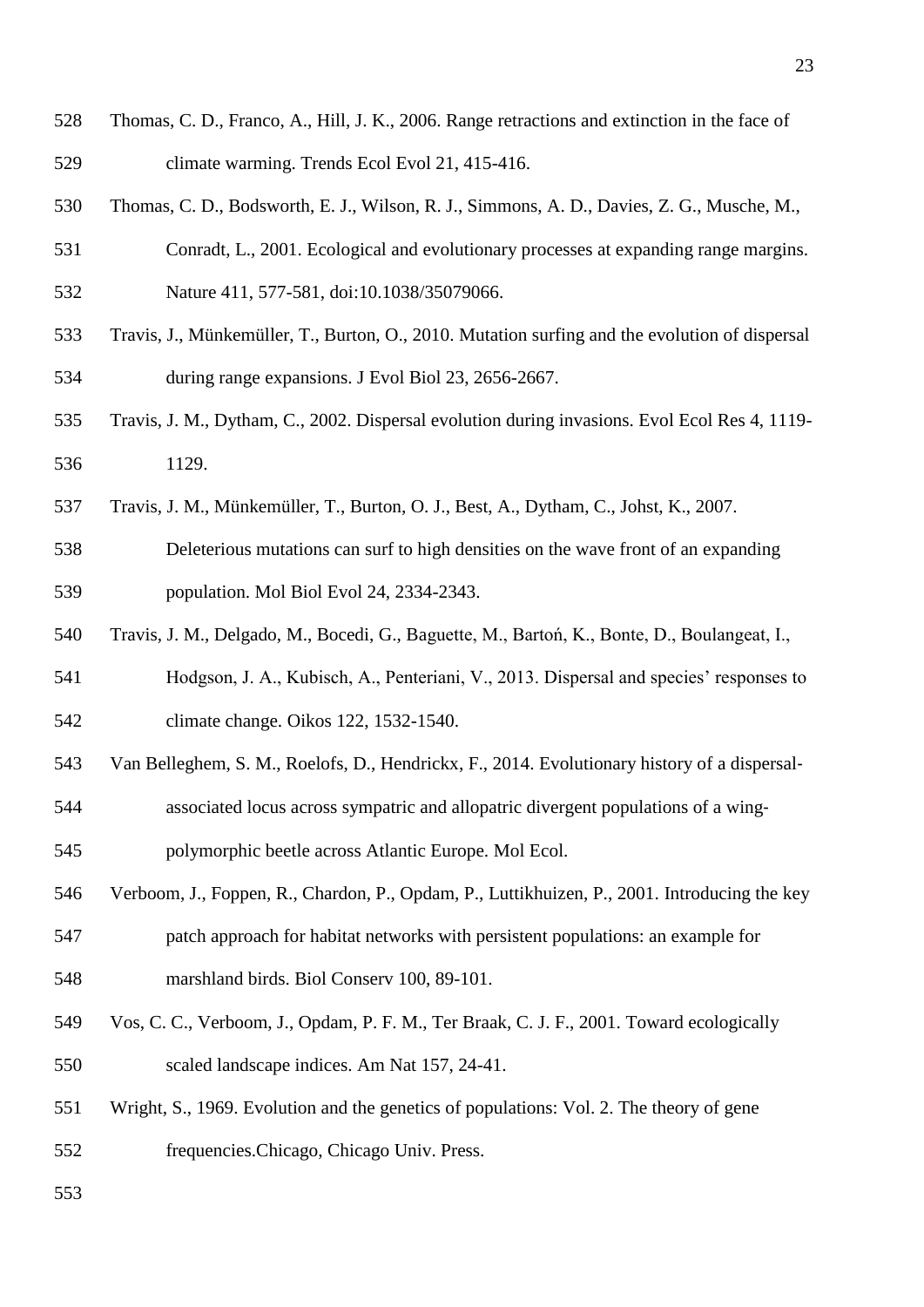## 554 **Tables**

555

# 556 Table 1. Model parameters and variables used.

| description                                         | value            | unit                     | symbol      |
|-----------------------------------------------------|------------------|--------------------------|-------------|
| recruitment at density = 0 and quality = 1          | 2.4              | offspring/female         | $R_{d0qI}$  |
| recruitment at density = 1 and quality = 1          | $\mathbf 1$      | offspring/female         | $R_{dlql}$  |
| recruitment at density = 0 and quality = 0          | $\boldsymbol{0}$ | offspring/female         | $R_{d0q0}$  |
| maximum dispersal distance                          | 15               | km                       |             |
| dispersal probability genotype AA                   | 0.0              | $year-1$                 |             |
| dispersal probability genotype AB                   | 0.1              | $year-1$                 |             |
| dispersal probability genotype BB                   | 0.2              | year <sup>1</sup>        |             |
| survival probability at density = 1 and quality = 1 | 0.6              | year <sup>1</sup>        | Sdlq        |
| survival probability at density = 0 and quality = 1 | 0.8              | $year-1$                 | SdOqI       |
| survival probability at density = 1 and quality = 0 | 0.35             | $year-1$                 | SdIq0       |
| survival standard deviation                         | 0.15             | $year-1$                 |             |
| mutation rate                                       | $10^{-6}$        | generation <sup>-1</sup> |             |
| number of patches                                   | 3000             |                          |             |
| patch carrying capacity                             | 20               | individuals              | K           |
| temperature isocline speed                          | 2, 4, 8          | km year <sup>-1</sup>    | T           |
| weather variability                                 | 140              | km                       | $\sigma_d$  |
| initial temperature optimum location                | 400              | km from the south edge   | $Y_{opt,0}$ |

557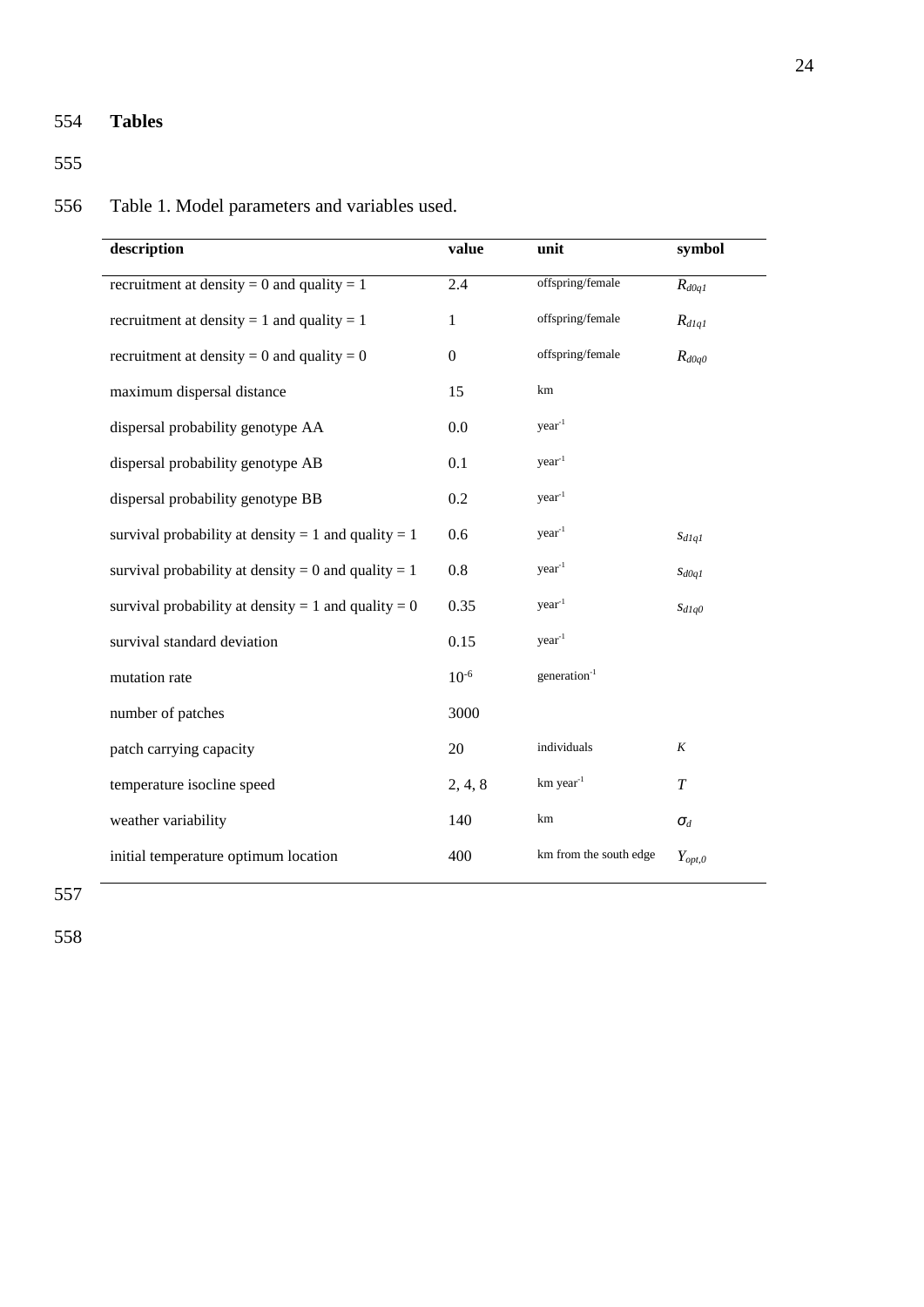- 559 Table 2. Model simulations in both experiments, with rates of isocline shift and the periods
- 560 for which they were simulated. For experiment II the total displacements of the climate
- 561 optimum after the period of temperature increase are given.

|                                   | experiment I  | experiment II    |                       |
|-----------------------------------|---------------|------------------|-----------------------|
| rate of isocline shift            | stopped after | stopped after    | optimum displacements |
| $2 \text{ km}$ year <sup>-1</sup> | $500$ yrs     | 50, 100, 200 yrs | 100, 200, 400 km      |
| $4 \text{ km} \text{ year}^{-1}$  | $500$ yrs     | 30, 60, 120 yrs  | 120, 240, 480 km      |
| $8 \text{ km} \text{ year}^{-1}$  | $500$ yrs     | $10, 20, 60$ yrs | 80, 160, 480 km       |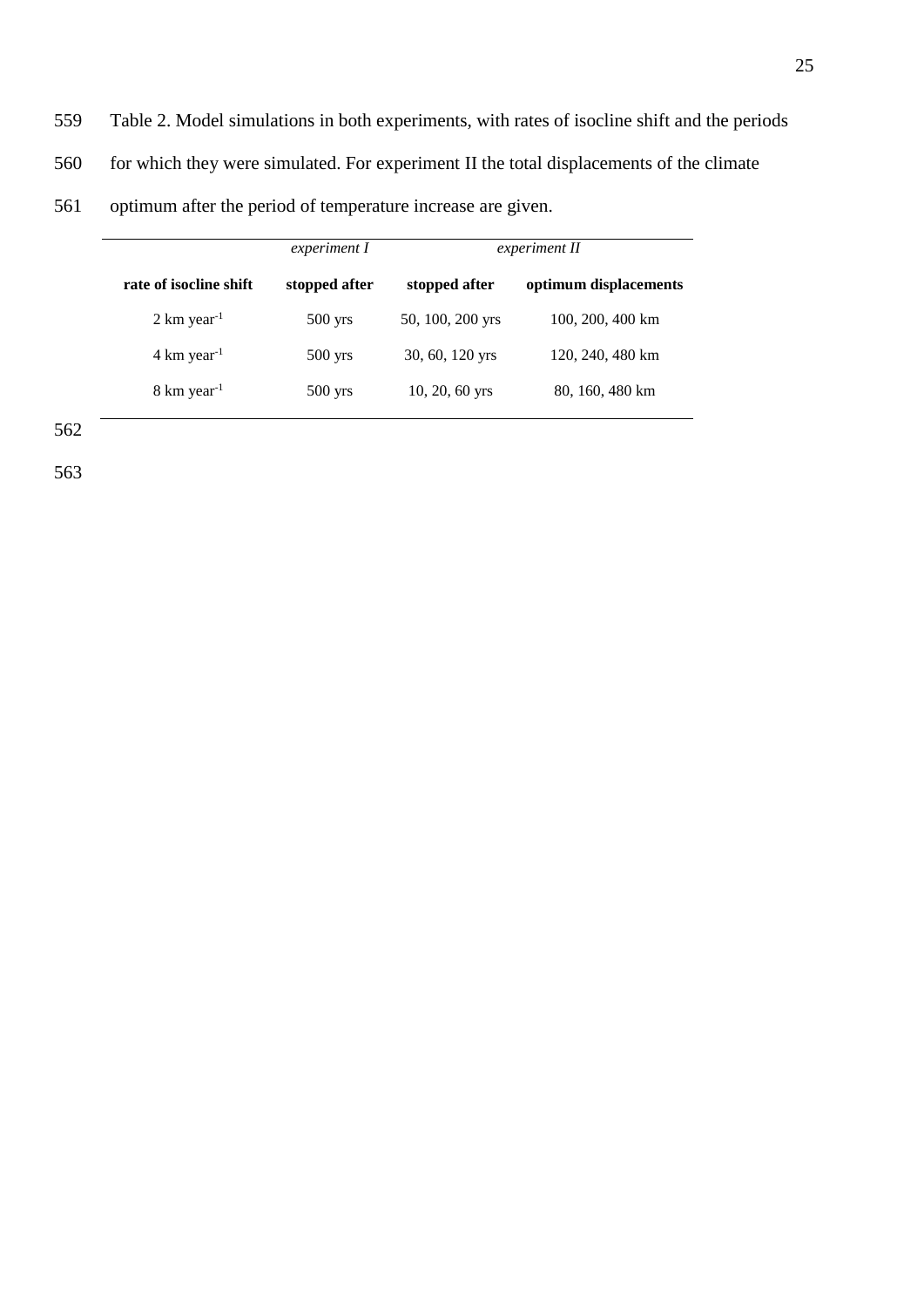**Figure legends**

| 566 | Figure 1. The distributions of the 0 (light grey), 0.1 (medium grey), and 0.2 (dark grey)                                  |
|-----|----------------------------------------------------------------------------------------------------------------------------|
| 567 | dispersal rate individuals in time in the landscape under the range shift caused by the                                    |
| 568 | temperature isocline shift rate of $2 \text{ km}$ year <sup>-1</sup> , stopped after 500 years. The bold black bars        |
| 569 | indicate the spatial locations of the average temperature optimum in the specific years.                                   |
| 570 |                                                                                                                            |
| 571 | Figure 2. The distributions of the 0 (light grey), 0.1 (medium grey), and 0.2 (dark grey)                                  |
| 572 | dispersal rate individuals in time in the landscape under the range shift caused by the                                    |
| 573 | temperature isocline shift rate of $8 \text{ km}$ year <sup>-1</sup> , stopped after 60 years. The bold black bars         |
| 574 | indicate the spatial locations of the average temperature optimum in the specific years.                                   |
| 575 |                                                                                                                            |
| 576 | Figure 3. The range size deviation of total numbers of individuals in time (deviation I, $-\bullet$ )                      |
| 577 | and the genotype distribution deviation (deviation $II$ , - $\circ$ -) in time since the year of                           |
| 578 | temperature stabilisation for every scenario. The deviations are calculated as the sum of the                              |
| 579 | absolute differences in numbers of individuals between the equilibrium distribution and the                                |
| 580 | distribution in each year, per 50 km-block. a. Scenario of 2 km year <sup>-1</sup> isocline shift for 50                   |
| 581 | years, b. Scenario of 4 km year <sup>-1</sup> isocline shift for 60 years, c. Scenario of 8 km year <sup>-1</sup> isocline |
| 582 | shift for 60 years.                                                                                                        |
| 583 |                                                                                                                            |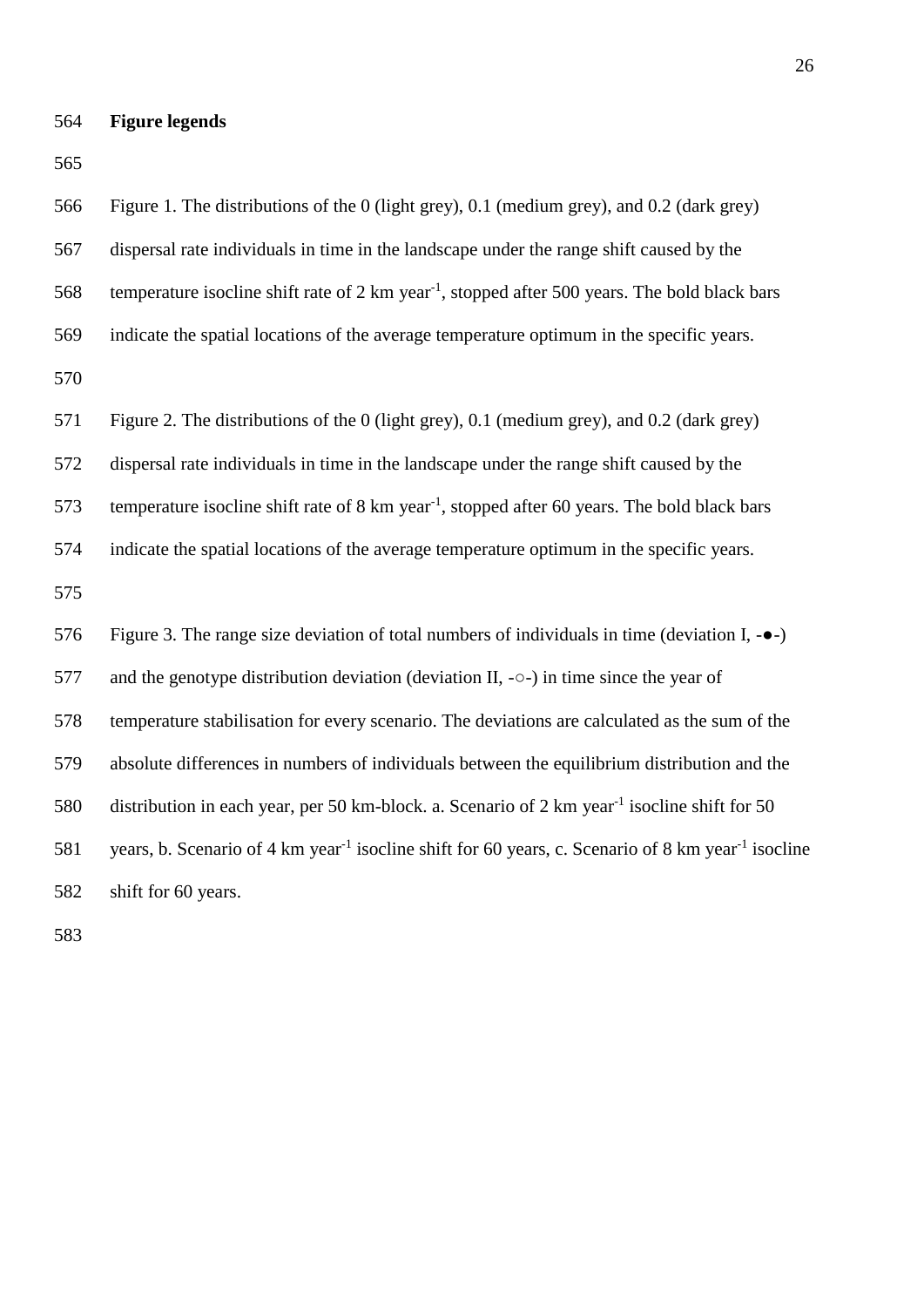



Figure 1



Figure 2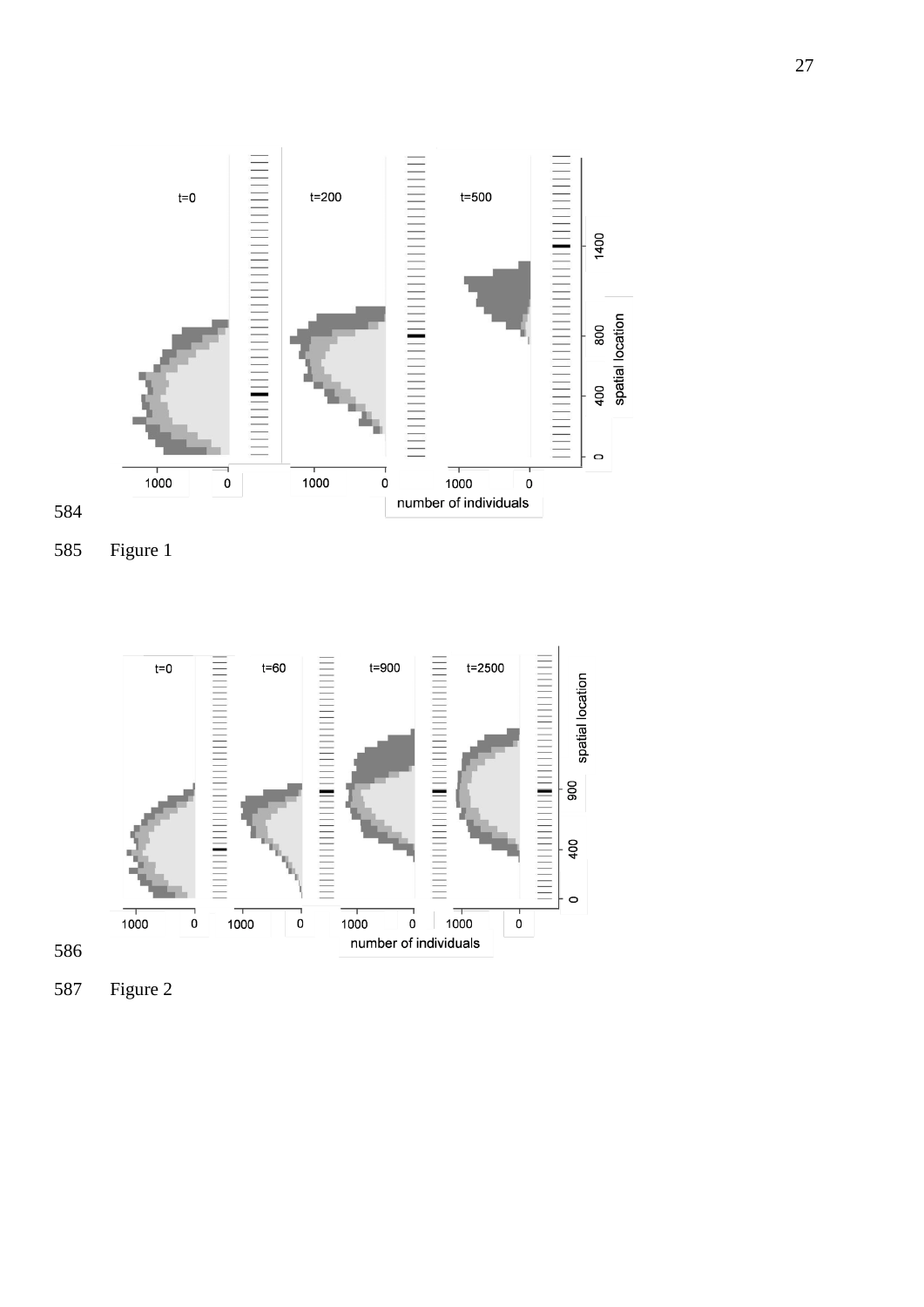







Figure 3b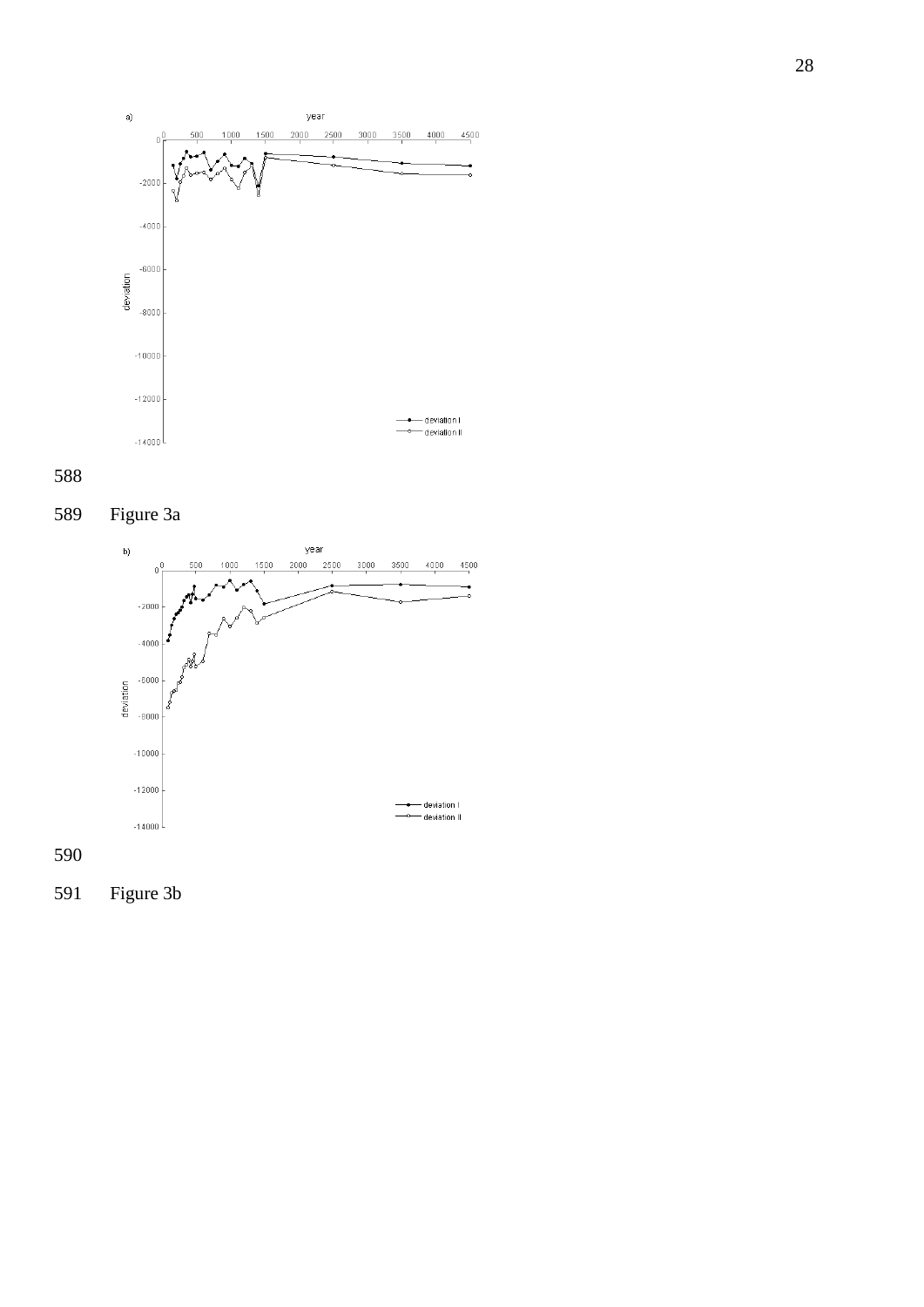



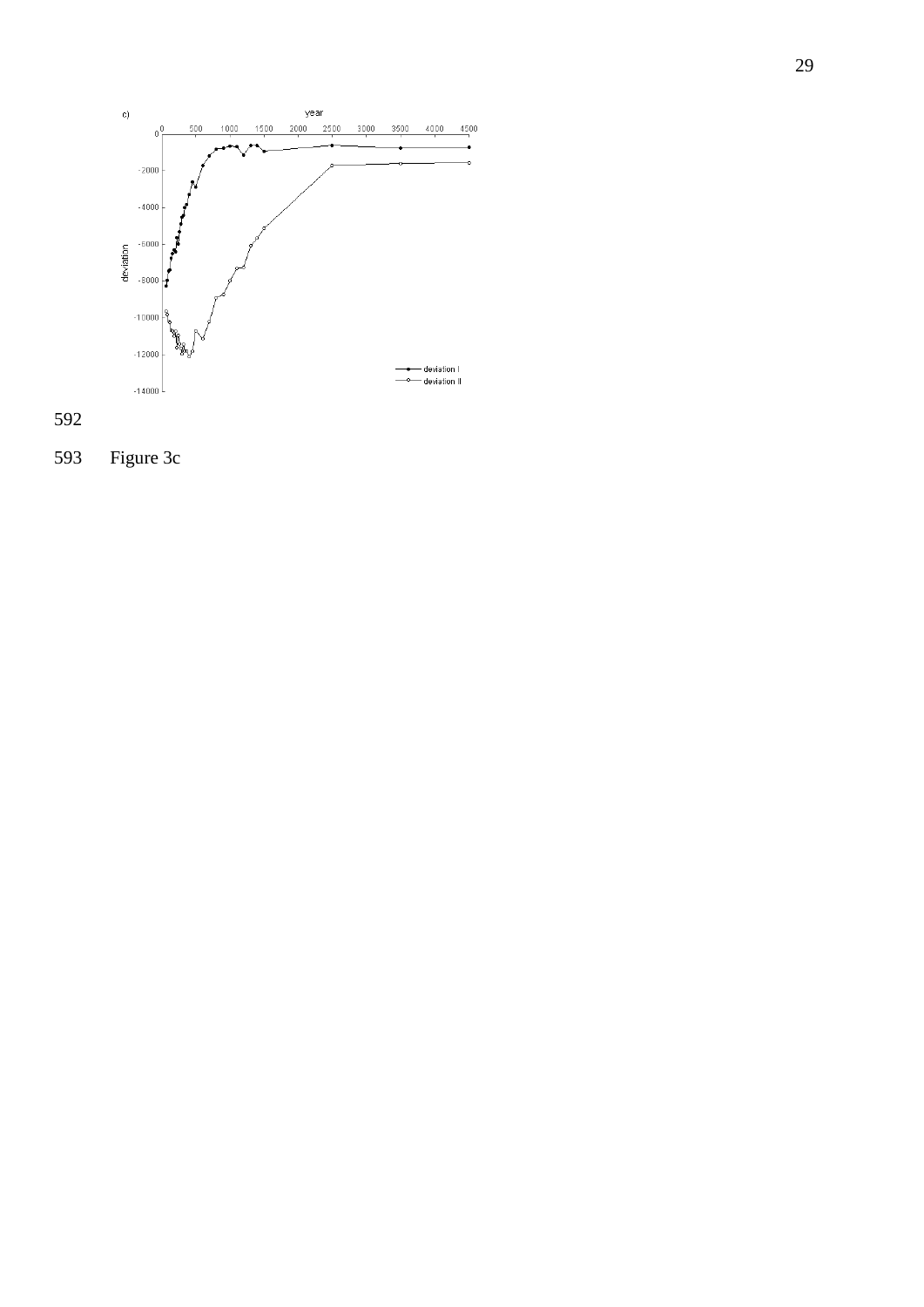596 We used three temperature increase scenarios, based on work by the [\(IPCC, 2013\)](#page-18-6), of a 597 respective temperature increase *I* of 1°C, 2°C and 4°C by the year 2100. When translating 598 these scenarios to temperature isocline shift rates, we assumed that the simulated 599 metapopulation was situated along the European Atlantic coast. The Hadley Centre [\(2003\)](#page-18-10) 600 predicts no regional differences in change of temperature within this stretch of coast for the 601 year 2080. We therefore assumed a similar rate of temperature increase across the simulated 602 landscape. Unaffected by mountain ranges, this coast line has a temperature gradient *G* of 603 0.0042 °C per km [\(Schippers et al., 2011\)](#page-21-3). The current average standard deviation of the 604 average temperature  $\sigma_t$  in this region is 0.59 °C [\(Schippers et al., 2011\)](#page-21-3). We used the 605 temperature gradient to convert the explored temperature increase rates and the yearly 606 temperature variability, in  $^{\circ}$ C per year and  $^{\circ}$ C respectively, to geographical distances. 607 This leads to the speed with which temperature isoclines travel north  $(T \text{ km yr}^{-1})$  and the 608 vearly fluctuation of these lines ( $\sigma_d$  km), by using: 609  $T = I/G$ , and 610  $\sigma_d = \sigma_t/G$ 

611 Following from these, the three temperature increase scenarios resulted in equivalent isocline 612 shift rates T of 2 km yr<sup>-1</sup>, 4 km yr<sup>-1</sup> and 8 km yr<sup>-1</sup> respectively, with a standard deviation of the 613 temperature optimum  $\sigma_d$  of 140 km. We then calculate the location of the optimal temperature 614 in north-south direction (*Yopt*) in a given year *t* as:

615  $Y_{opt,t} = Y_{opt,0} + T * t + \sigma_d * N_t$ 

616 with  $N_t$  is the yearly random number drawn from a standard normal distribution and  $Y_{opt,0}$  is

617 the location of the optimal temperature at  $t = 0$ .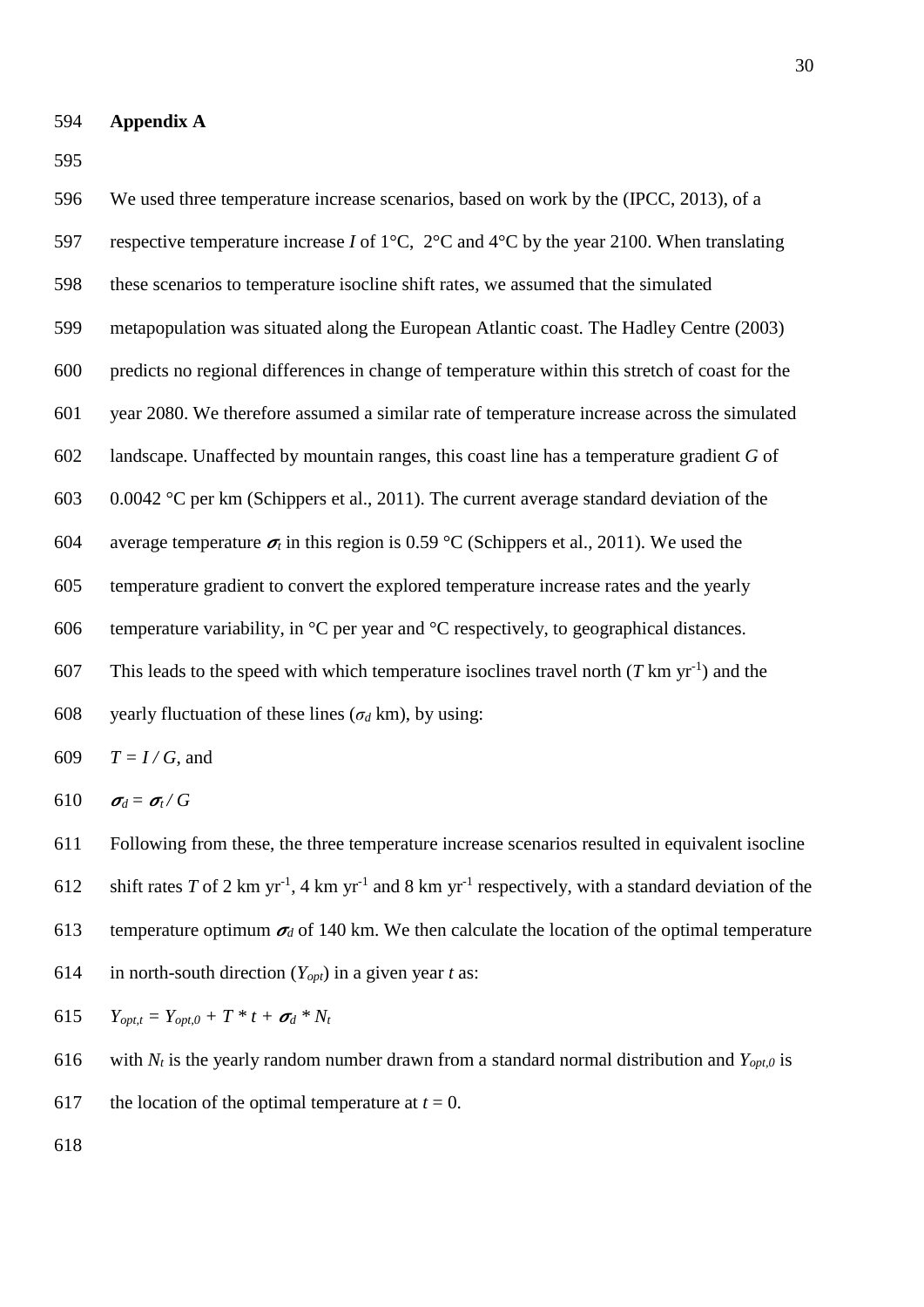Appendix B

- Figure S1. The number of individuals with dispersal probabilities of 0 (*0%DP*), 0.1 (*10%DP*),
- and 0.2 (*20%DP*) and the other (>0.2 dispersal rate) individuals (*rest*) and their sum (*TOT*) in
- time under the temperature increase scenario of 2 km/year for standard deviations of the mean
- speed of the shift of the temperature curve of 0 km (a), 140 km (b) and 280 km (c).
- a)